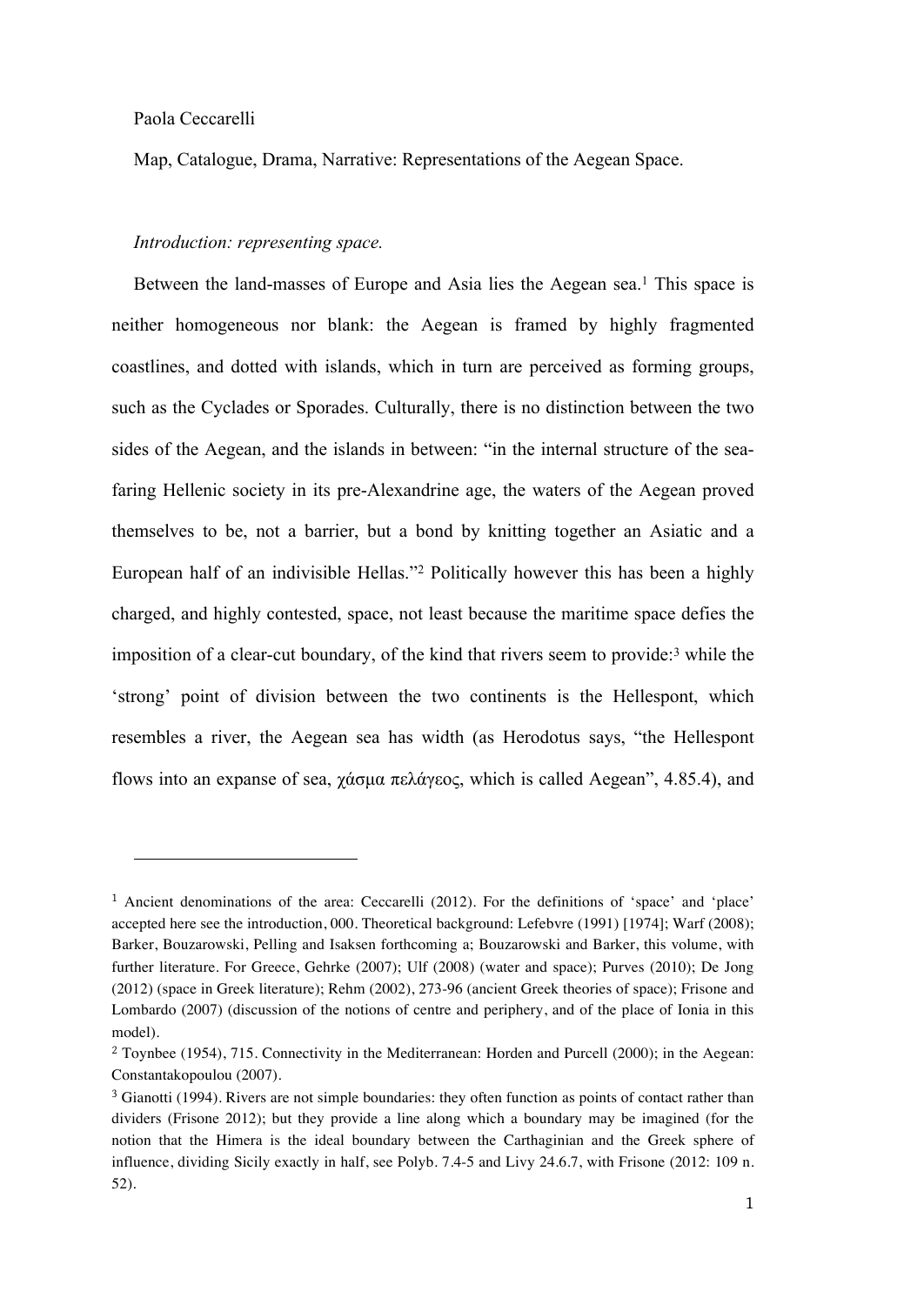a width that is populated.4 In such a situation, the notion of 'border' becomes problematic; concepts of contiguity, in principle relatively easy to apply on land, have a different import when used for islands.

I have chosen to look at how, in the period from the mid-sixth century to the end of the fifth century BC, a period marked by a significant recalibration in the balance of power in this area, perceptions of the Aegean are conveyed in four different genres: 1. visual images, such as the map attributed to the Milesian philosopher Anaximander; 2. catalogic texts, as represented by the *Periegesis* of Hecataeus; 3. drama, and in particular Aeschylus' *Persians*; 4. prose narrative, specifically Herodotus' *Histories*. These documents are not contemporaneous. Thus, two lines of inquiry merge here, which it is impossible to keep distinct: change over time, and differences in genres. I would therefore like to begin with some general reflections on how various genres constitue and shape the perception of space, not least to help contextualize the achievement of the HESTIA project.

Maps, to cite Harley and Woodard, are 'graphic representations that facilitate a spatial understanding of things, concepts, conditions, processes, or events in the human world ... As images they evoke complex meanings and responses, and thus record more than factual information on particular events and places.'5 A sense of space, as well as of the location and connotation of specific places, may be conveyed by a geographical catalogue (whether embedded in a larger narrative, or not). Itineraries and lists highlight discrete places; these places are arranged sequentially within a larger frame of reference, so that the main relationship is a linear one, of spatial contiguity. This contiguity may of course yield other implications than mere

<sup>&</sup>lt;sup>4</sup> Detailed discussion of the shifts in the lines drawn through the Aegean in Lewis (1977); see also Stadter (1992), 785–95.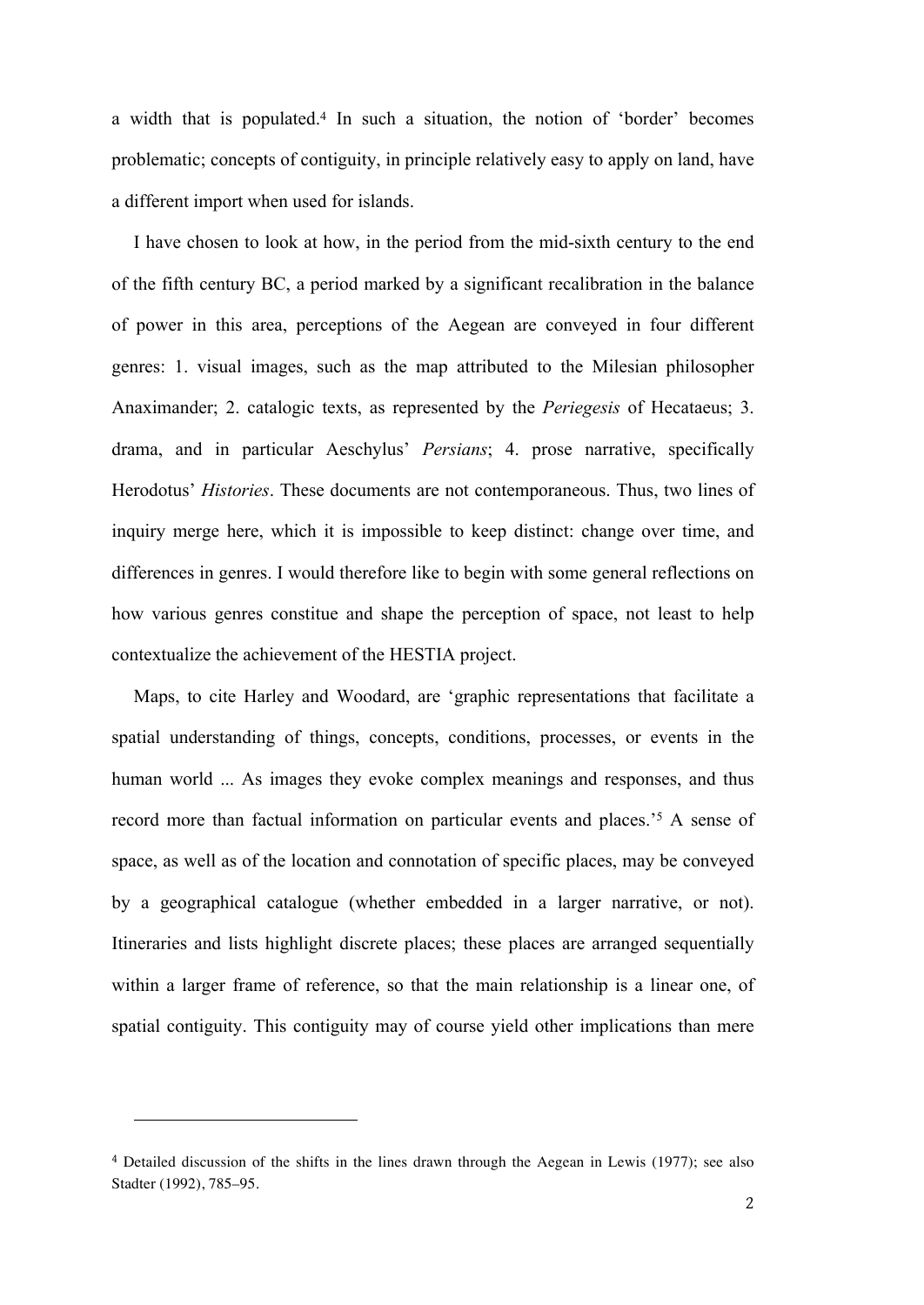physical proximity.6 Maps and catalogues may seem two very different modes of apprehending space. But in ancient Greece, the catalogic mode of imagining space is intimately linked to the cartographic, symbolic mode: this, at any rate, seems to be the implication of the words for 'map', πίναξ and περίοδος τῆς γῆς. The first term is nonspecific: it denotes a plank or board, which could be used as a support for painting or writing, and hence for a map or for a catalogic list.<sup>7</sup> As for the second term: the idea of movement, of 'walking around', is built into the name περίοδος τῆς γῆς (literally 'itinerary around the earth'), one of the terms most frequently used for maps;<sup>8</sup> such a definition implies completeness (περι-), but also a series of discrete successive moments in the construction, and perhaps also the reception, of the symbolic representation. Indeed, when viewed 'in action', maps often function as prompts for catalogues, or more generally as the spur for rhetorical attempts at persuasion.<sup>9</sup> The similarity between maps and catalogues is apparent also from their respective functions. A catalogue, a long list, may be a manifestation of power: the power of the narrator, who is able to put together correctly a long string of names, the power of the person who claims control, in terms of knowledge or in brutal political terms, of the

<sup>5</sup> Definition: Harley and Woodard (1987a), xv-xvi; see also Jacob (2006), 11-101. On the issue of scale, and for a critical view of the 'map consciousness' of ancient Greeks and Romans, see Brodersen (1995); Brodersen (2004).

<sup>6</sup> This space may present itself as 'hodological', traversed and experienced by the narrator (Janni 1984), or not. More on (Herodotean) itineraries in Harrison (2006), 45-46; epic itineraries: Clare (2000); Thomas, this volume. For Akkadian and Babylonian precedents – not necessarily informing the Greek developments - see Millard (1987); Horowitz (1998); for how these precedents inform the Persian apprehension of space, Haubold (2012); Murray, this volume.

<sup>7</sup> Cf. Jacob (1988), 284-6; (2006), 18-19; Prontera (1984), 243-5.

<sup>8</sup> Romm (1992), 26-31.

<sup>9</sup> The first attested use of a map is Aristagoras' attempt to convince the Spartan king Cleomenes to invade Persia, as narrated in Hdt. 5.49.1: cf. Jacob (1985); Pelling (2007); Branscome (2010); Barker Pelling *et al.*, this volume (see Brodersen (1995), 78-80 for the notion that this was not a bidimensional map). Maps are mentioned elsewhere in fifth century literature: e.g. Ar. *Nub.* 206 ff., with Brodersen (1995), 71-2; Purves (2010), 112-5. Later anecdotes highlight the use of maps for supporting an argument: e.g. Plutarch, *Nic.* 12.1 and *Alc.* 17.4 (in the context of the Sicilian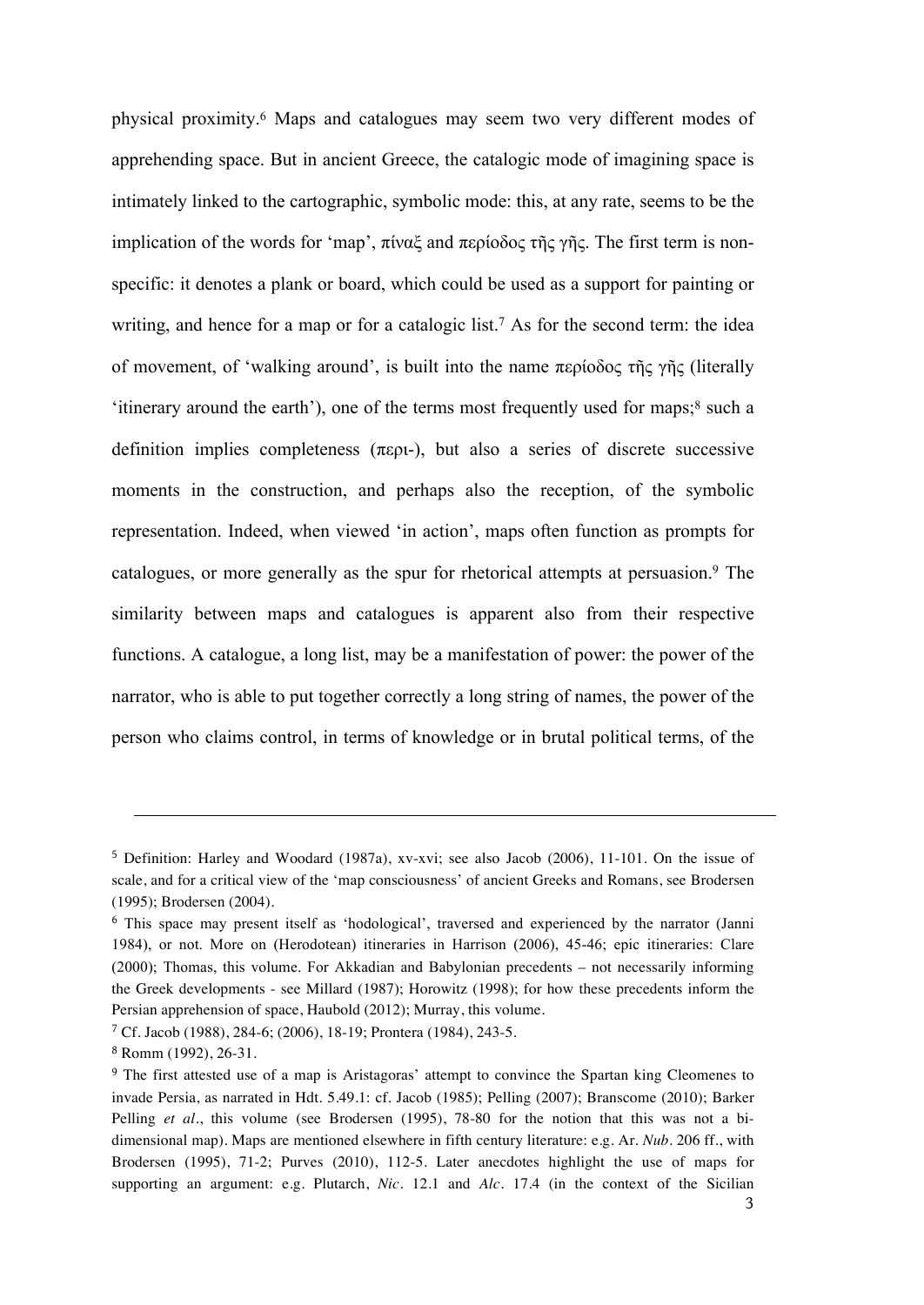people/places listed. Similarly, maps are instruments of power: they propose an authoritative view of the organization of the territory, and as such, they may inspire acknowledgment of limits, curiosity for margins, a sense of the order of the cosmos, or desire of conquest.10 Dramatic and narrative genres may incorporate catalogues and verbal representations of visual images (drama may even bring maps on stage);<sup>11</sup> in addition, these genres can organize space in other ways. Drama plays on the combination of the visual and the aural, as well as on the overlap of background, scenic space, and described spaces and places: thus, within the frame of the scenic space, further spaces and places may be evoked and enacted.12 And any narrative plays itself out in space and involves place(s), that are not only interconnected, but also qualitatively differentiated.13 All these 'mappings' can be seen as mediated processes of social communication: the viewers/readers/listeners will construe a mental image, by piecing together references in the text or extrapolating from the image, and understanding the data against any other pre-existing knowledge they may have.<sup>14</sup> But this process is clearly shaped to some extent by genre.

# *1. Anaximander: capturing the world order in lines*

expedition); Aelian, *VH* 3.28 (an anecdote concerning Alcibiades and Socrates, on which see Prontera (1984), 244 n. 111). Cf. also the survey in Dilke (1985); Harley and Woodard (1987b).

 $10$  Maps and power: e.g. Wood (1992); Wood (2010).

<sup>&</sup>lt;sup>11</sup> Cf. the cloaks of Demetrius Poliorcetes, on which the universe with golden stars and the twelve signs of the zodiac were woven, or the depiction of the same Demetrius riding the *oikoumene*, painted on the *proskenion* in occasion of the Athenian *Demetria* (Athen. 12. 535e-536a=Duris *FGrH* 76 F 14). 12 Rehm (2002), 20–24.

<sup>&</sup>lt;sup>13</sup> As the nodes and values on the HESTIA maps show. The space resulting from a text like Herodotus' *Histories* is a 'lived', networked space: see De Bakker this volume.

<sup>&</sup>lt;sup>14</sup> Thus producing maps such as those proposed for the Homeric world by Ballabriga (1986: 176 and 1998: 111 fig. 3). Various stories may be put to contribution to represent a shared space, as in the Spartan myths studied by Calame (1987). Earlier (or shared) knowledge (the 'horizon of expectation'): Jacob (2006) 36-7; Thomas, this volume. In the context of archaic Greece, this shared knowledge will often be a hazy notion, not likely to resist whatever is being propounded at the moment (cf. Ceccarelli (2012), 27-8 on Hes. *Theog.* 337–70).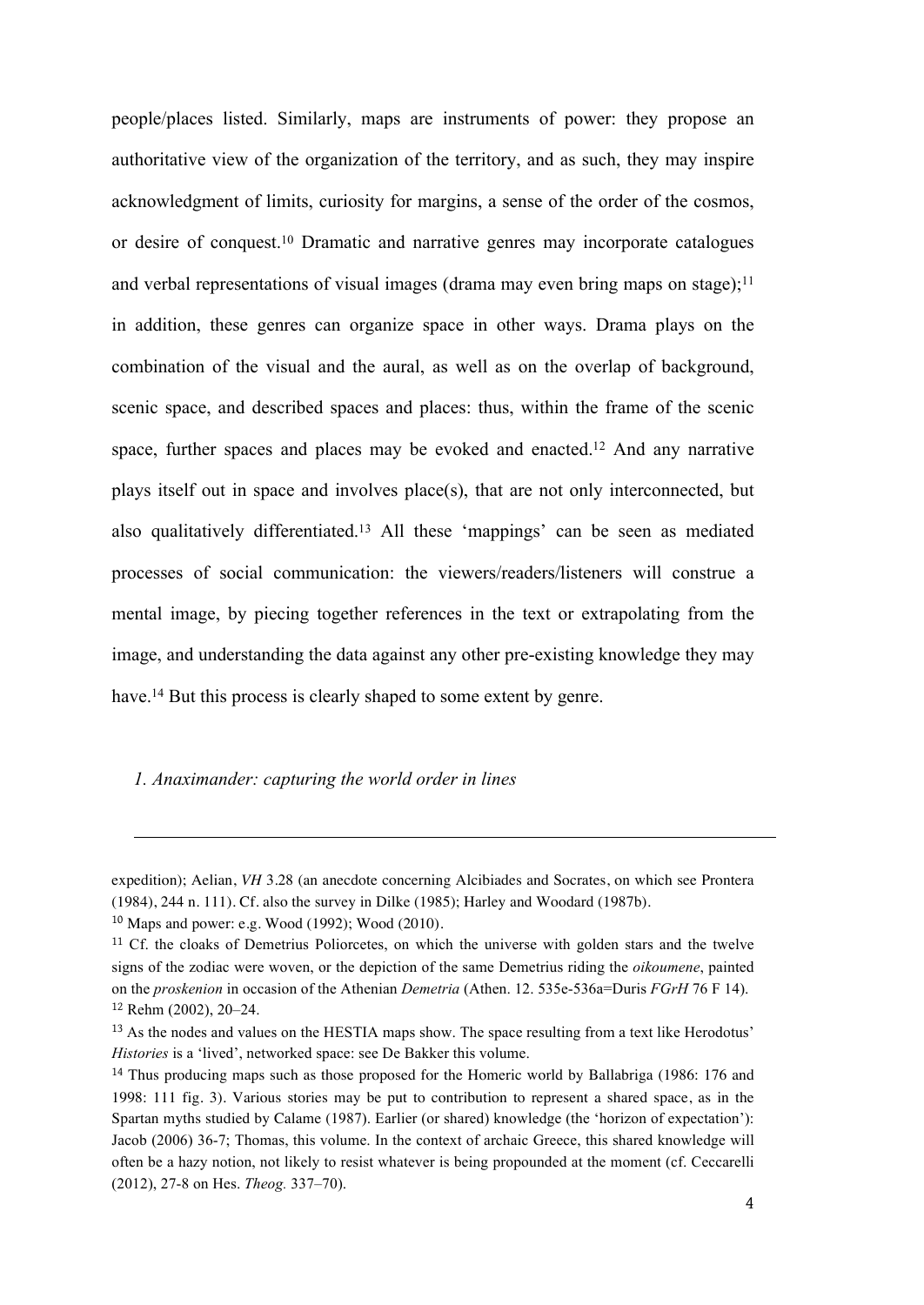The very first Greek map, going back to the early sixth century, was attributed to Anaximander of Miletus;<sup>15</sup> it should be viewed not as an attempt at graphically representing the world, but rather, in contrast to possible earlier practical and localized maps for the use of merchants and sailors, as a depiction of ideological relationships, a graph that reflected a more general sense of the order of the world. This attempt at finding a new way of looking at the world must at least in part be a consequence of the increase in geographical knowledge that resulted from colonization (Anaximander himself is said to have led the Milesians in the colonization of Apollonia Pontica: Ael. *VH* 3.17 = DK 12 A 3). The new theoretical interest in the cosmos, attested in the titles of Anaximander's other works, as well as in Thales and the Milesian philosophers, will also have played a role, as well as, arguably, the change in the balance of power in Anatolia, with the rise of Lydia as a power with ambitions of universal empire.16 We do not know much of Anaximander's map; it was probably built symmetrically, just as Anaximander's cosmological model. Symmetry after all is a characteristic of other early maps: its excess in the Ionian maps will provoke the scorn of Herodotus (4.36).

In all likelihood, then, in this earliest Greek map a circular world was divided in two symmetrical continents, encircled by the Ocean, and divided by the waters of the

<sup>15</sup> Agathemerus 1.1: 'Anaximander … was the first who ventured to draw the inhabited world on a tablet', πρῶτος ἐτόλμησε τὴν οἰκουμένην ἐν πίνακι γράψαι. Cf. Strabo 1. 1. 11 (first to have drawn a 'geographical tablet', γεωγραφικὸν πίνακα); Diog. Laert. 2.1 (first to have written a γῆς καὶ θαλάσσης περίμετρον, a title that presents the same 'encompassing' nuance as the map). *Suda* α 1986 (Anaximander 'wrote *On Nature*, *Circuit of the earth* (Γῆς περίοδον), *On the fixed stars*, *The sphere*, and other works') may refer with Γῆς περίοδον to the map, or to a treatise, which might itself have been a part of the περὶ φύσεως dedicated to the Earth: cf. Nicolai (1986), 20; Purves (2010), 108-9. List of all testimonia: DK 12 A 6.

<sup>16</sup> Jacob (1988: 274-84), Heilen (2000: 35-6), and Romm (2010: 21-18) stress the theoretical character of Anaximander's map. Munn (2006: 184-5) highlights the change in the balance of power; Mazzarino (1947: 66-71) locates the important change later, with the arrival of Persia. The story about Thales predicting the solar eclipse at the battle of the Halys (Hdt. 1.74) offers another example of how political history is linked to world order.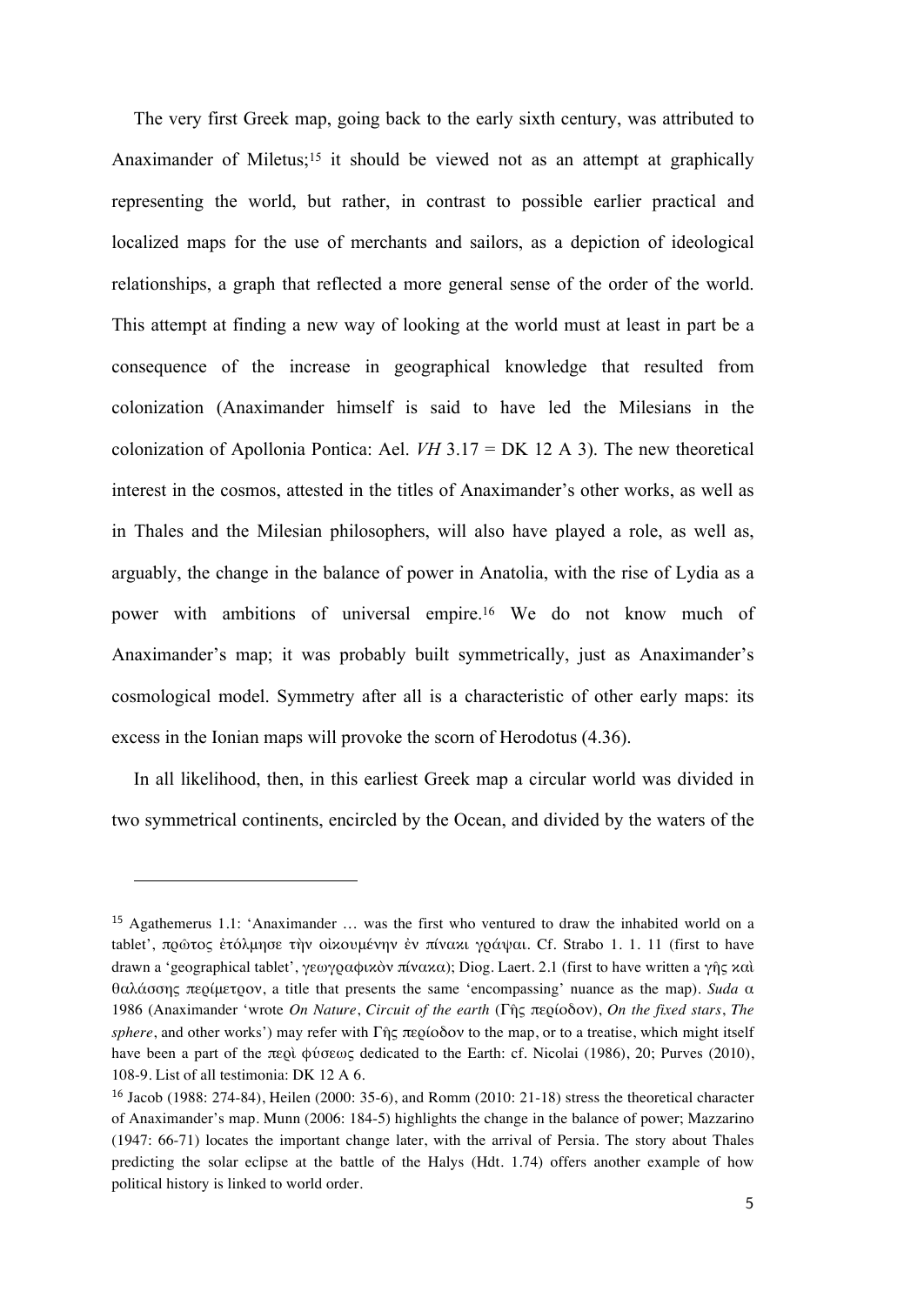Mediterranean.17 Unluckily, we do not have any means to ascertain the centre of gravity of Anaximander's map: Delphi, Delos, or Ionia are all plausible candidates.18 It is possible, as Munn has recently suggested, that Sardeis/Sparda on the one side and Sparta on the other side of the Aegean constituted the two central points of the map, the axis of power around which the balance rested at the time of the drawing of the map.19 Such a map would have given to its readers only a very limited idea of the respective positions of most peoples and cities of the ancient Mediterranean (due to the uncertainties surrounding its reconstruction, it is not even clear whether the axis would have been north - south or east - west);<sup>20</sup> it could easily have conveyed a sense of the potential for interaction of some specific places through their respective location, and of the position and role of the continents, the land-masses that formed the world. In the context of an axis of power, the two continents would have appeared as equally important. It is actually unlikely that the two continents of Anaximander's map were already named 'Europe' and 'Asia'. The two names are attested from early on for Nereids and other mythological figures; but as a geographical name, 'Asia' is found for the continent only from the end of the sixth century onwards, while earlier, it refers to the region around Sardis, and more generally to Lydia and Ionia; similarly, initially 'Europe' refers to central Greece only, or to Thracia.<sup>21</sup> Significantly,

<sup>17</sup> Romm (2010), 216-8. Very different reconstructions have been advanced of Anaximander's map: see Heilen (2000), 37.

<sup>18</sup> Delphi: Heilen (2000), 37–8; for the other possibilities, see Munn (2006), 193; Nile Delta: Naddaf (2003), 34-35 and 52-55 (but cf. Waterfield's review, *BMCR* 2002.12.03).

<sup>19</sup> Munn (2006), 196-203, based on the tradition of a visit of Anaximander at Sparta to build a sundial, which, on the hypothesis of a flat earth, would have shown Sparta to be at the centre of the universe (DL 2.1); on the closeness of the names, which is echoed in the traditions concerning Alcman's origin, from Sardis or Sparta; and on Croesus' attempt to secure Spartan alliance (Hdt. 1.56-70).

<sup>20</sup> On the issue of east/west *vs* north/south orientation, see *e.g.* Bowersock (2005).

<sup>21</sup> Nereids: Hes. *Theog.* 357 and 359, with West (1966), 266-7; see also Zenodotos *BNJ* 19 F 3 (= schol. [Eur.] *Rh.* 29) and Andron *FGrH* 10 F 7 (= schol. Aesch. *Pers.* 188, Tzetz. *Lycoph.* 894 and 1283), with the commentaries of Nünlist and Toye *ad l.*, and Jouanna (2009), 17-35. On the history of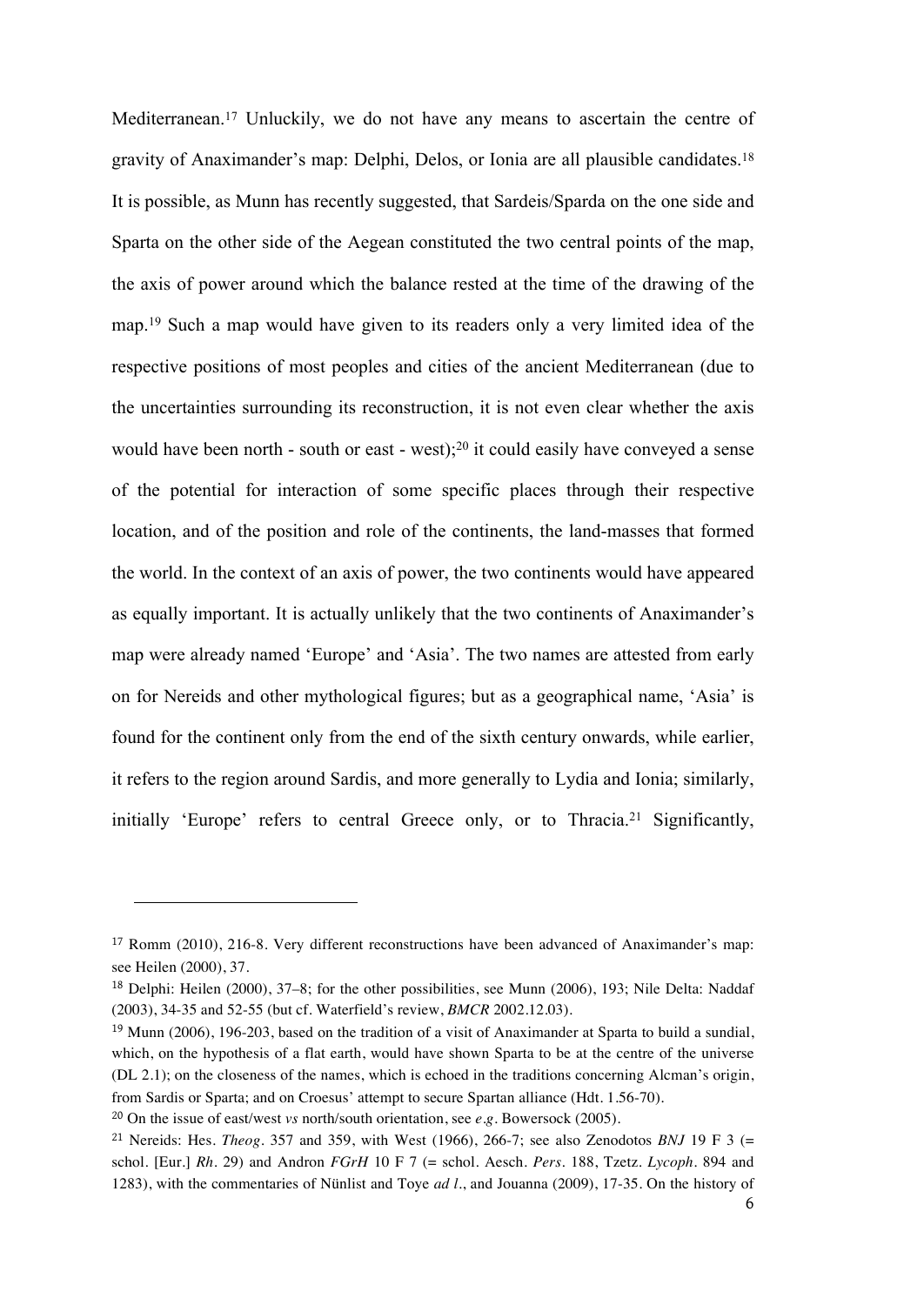Herodotus makes fun of the world-divisions and of their names, and cannot find an authority for them: "I cannot guess for what reason the earth, which is one, has three names, all women's, and why the boundary lines set for it are the Egyptian Nile river and the Colchian Phasis river (though some say that the Maeetian Tanaïs river and the Cimmerian Ferries are boundaries); and I cannot learn the names of those who divided the world, or where they got the names which they used". <sup>22</sup> For Anaximander's map, then, it is probably best to assume two continental landmasses, not yet marked by any value, and in between, on the map, an absence, corresponding to the modern Aegean and the islands that populate it.

## *2. Hecataeus: cataloguing the world.*

Let us now turn to Hecataeus. Author of *Genealogies*, but also of a 'Description around the earth' (*Periegesis*), his activity is dated to the end of the sixth / beginning of the fifth century BC.23 Hecataeus' *Periegesis* is lost; numerous fragments survive, none longer than two lines. As connections between fragments are rare, our notion of the overall shape of the work rests on the testimonia concerning the *Periegesis*, and on comparison with later similar works. It seems on the whole certain that the *Periegesis* was divided in two parts, corresponding to two rolls, one describing the European continent, the other Asia and Africa; already in the Hellenistic period, these

the name 'Asia', see Mazzarino (1947), 45-101; Munn (2006), 179-81. Europe: *Hymn. Hom. Ap.* 251, 291; Hdt. 6.43 and 7.8, with Price and Thonemann (2010); Jouanna (2009), 61-101.

<sup>22</sup> Hdt. 4.45 (transl. Godley), with Thomas (2000), 80-86.

<sup>&</sup>lt;sup>23</sup> Cf. Nicolai (1997). Two titles of a geographical nature are transmitted in association with Hecataeus' name, Περιήγησις and Περίοδος γῆς. It is disputed whether the first title refers to the geo-ethnographical treatise Hecataeus wrote, and the second to a map (so Jacoby (1912: 2690); Jacoby, *ad FGrH* 12 a and b; Mazzarino (1947); Nenci (1954: xv-xxiii); Munn (2006: 179-80); Purves (2010: 110)); or whether Hecataeus wrote only a geo-ethnographical treatise and no map, in which case the two titles both refer to the treatise (so Prontera (1984: 232-9); Nicolai (1986); Dorati (1999-2000)).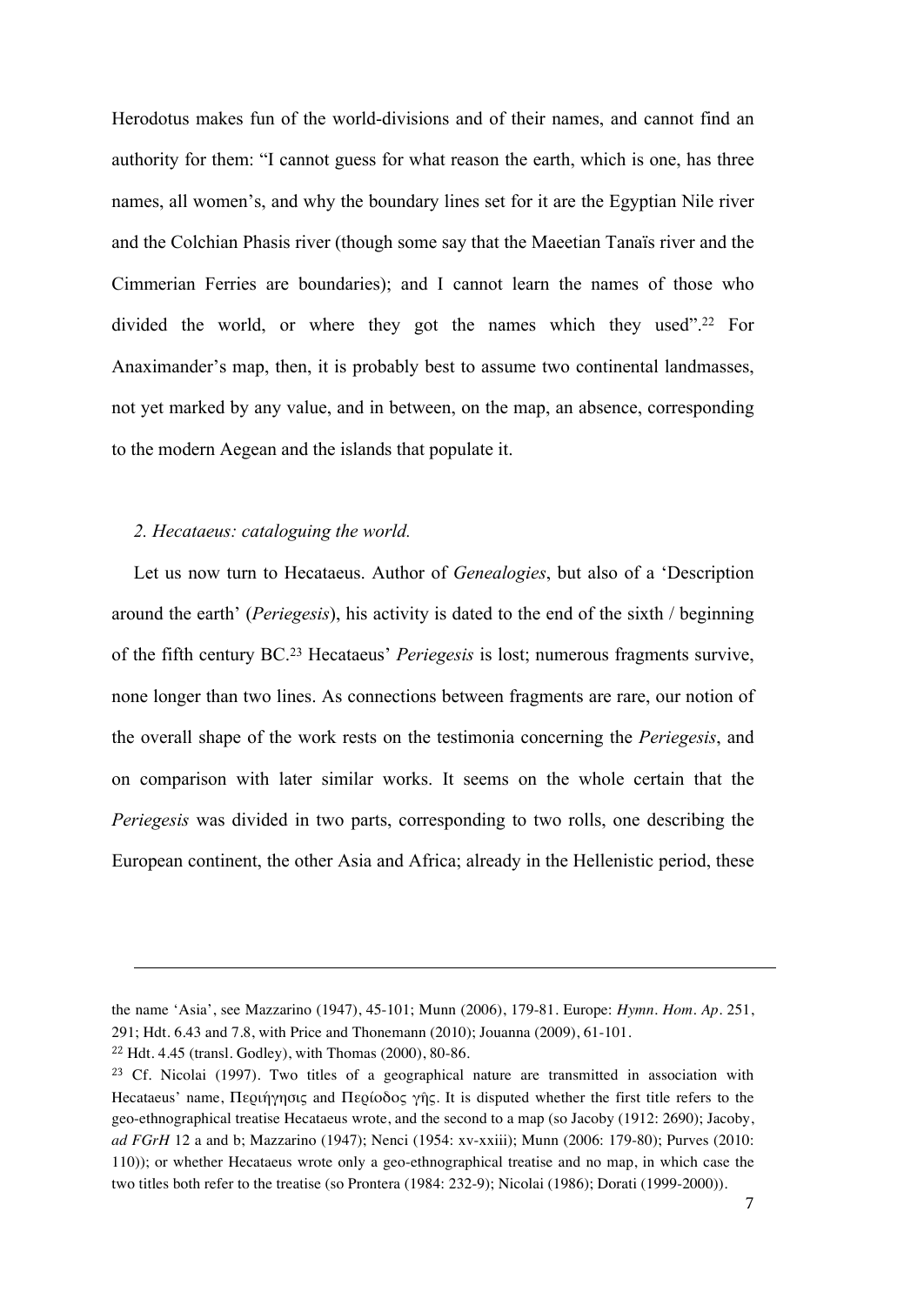rolls were named *Europe* and *Asia*. <sup>24</sup> The titles of the rolls may not have originated with Hecataeus; but the division in two may have been original. It is certainly earlier than the Alexandrian period, for a passage of Athenaeus shows that the *Asia* (and only this part) was of uncertain attribution, with Callimachus attributing it to a certain Nesiotes.25 If trustworthy, the statement implies, as pointed out by Jacoby, an early divided tradition for the work. But even admitting the possibility of later reworkings, additions and modifications, it should be uncontroversial that when Stephanus of Byzantium says, in his *Ethnika*, that a passage of Hecataeus comes from the *Europe*, or the *Asia*, this reflects, if not the original titles given to the two books, at least the book-roll and the general context in which the specific places were described.26

If we accept this, then a number of fragments show that Hecataeus discussed most of the islands of the Aegean sea, including some which are extremely close to the Anatolian coast, in the part of his work dedicated to Europe. Thus, Stephanus of Byzantium affirms that Hecataeus had mentioned Mytilene, Chios and the Oenoussai in his *Europe*; similarly, the small island of Corseai was mentioned in the *Europe* (its position was however determined in relation not to the continent, but to another island, Samos).27 Also Lemnos, more to the north, and its cities Hephaistia and

<sup>24</sup> Jacoby (1912), 2672-3, 2703-7. It is uncertain whether for Hecataeus the earth was divided in two or in three continents: see Munn (2006), 179-80 n. 1, with bibliography.

<sup>25</sup> In mentioning Hecataeus' *Periegesis of Asia*, Athenaeus (2.70a) adds 'if indeed the book is really by that writer – for Callimachos attributes it to Nesiotes' ('Εκαταῖος δ᾽ ὁ Μιλήσιος ἐν ᾽Ασίας Περιηγήσει (F 291), εἰ γνήσιον τοῦ συγγραφέως τὸ βιβλίον — Καλλίμαχος γὰρ Νησιώτου αὐτὸ ἀναγράφει). See *FgrH* 1 F 15a, 15b and 15c = Ath. 2.70a, Ath. 9.410e, and Arrian, *Anab*. 5.6,5.

<sup>26</sup> Heilen (2000: 47–9) follows Jacoby (1912: 2703) in thinking that Hecataeus posited one main northsouth division, along a water line running from the columns of Herakles across the Mediterranean through the Black sea and the Phasis until the Ocean: Asia minor would have been south, Greece north of this line. Hecataeus' image of the word was further subdivided vertically, to form four quadrants, with Europe double the length of Asia and Libya (attempt at a reconstruction of Hecataeus' map – or worldview – in Heilen (2000), 50).

<sup>27</sup> Respectively, *FGrH* 1 F 140, 141 and 142; and *FGrH* 1 F 143: Κορσεαί· νῆσος τῆς Ἰωνίας ἀντικρὺ Σάµου. ̔Εκαταῖος Εὐρώπῃ. Cf. Stadter (1992: 794); Ceccarelli (1996).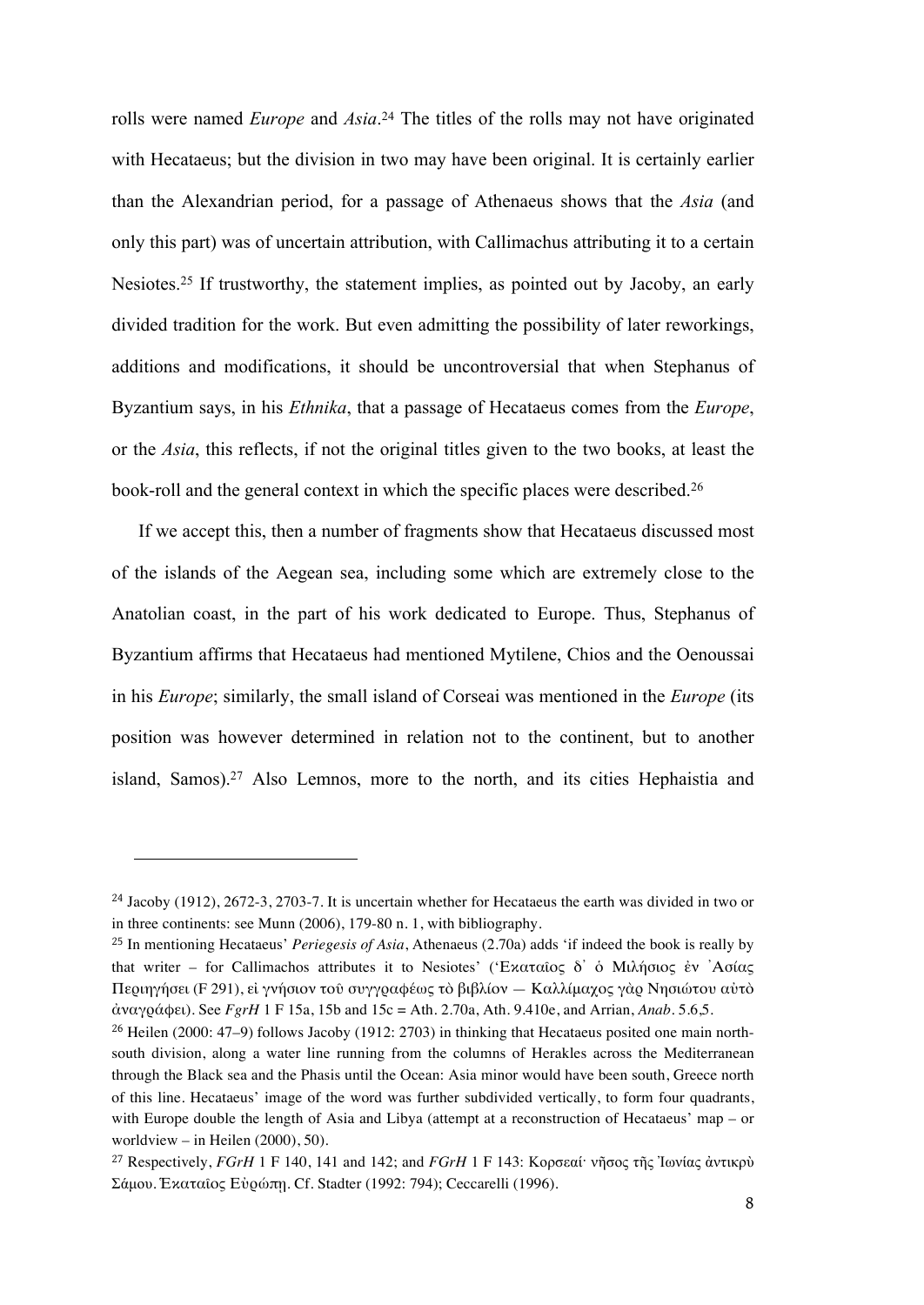Myrina had been positioned against the Thracian coast, and discussed in the context of the *Europe*. 28

The fact that these islands were discussed in the roll concerning Europe acquires significance when we consider that Hecataeus nonetheless determined their position in respect to cities of the Asiatic mainland, themselves discussed in the book on Asia. Thus, Stephanus' *Ethnika* offers under 'Chios' the following: "the most illustrious island of the Ionians, with a city of the same name; Hecataeus in the *Europe*: «Chios opposite Erythrai (Χῖος κατὰ Ἐρυθράς); in it, a city Chios»". Erythrai was however discussed in the part concerning Asia, as the corresponding entry of Stephanus shows: 'Erythrai: city of the Ionians. Hecataeus in the *Asia*'.29 The distinction is not a cultural one (both Chios and Erythrai are explicitly characterized as Ionian cities): Hecataeus was undoubtedly fully aware of the closeness, both geographical and cultural, of the islands and the Asiatic mainland (most of these islands, and at any rate Lesbos, Chios and Samos, until the moment of the Persian conquest controlled the *peraia*, the strip of land opposite them on the mainland).30 Nonetheless, he put the above-mentioned islands in his *Europe*. In contrast, the small island of Lade was mentioned in the *Asia*, if we are to trust Stephanus: evidently because of its strong connection to Miletus (the island was located right immediately outside the harbour; it is today part of the mainland).31 As for the island of Tenedos, just off the Aeolian coast, it is not known in what part it was discussed: the corresponding entry in Stephanus (s.v.) simply

<sup>&</sup>lt;sup>28</sup> Steph. Byz. s.v. Λῆμνος = *FGrH* 1 F 138a; Steph. Byz. s.v. Ήφαίστια and Μύρινα = *FGrH* 1 F 138b and 138c. The overall position of Lemnos was determined in relation to Thrace.

<sup>29</sup> Respectively, *FGrH* 1 F 141: ἡ ἐπιφανεστάτη νῆσος τῶν ᾽Ιώνων, ἔχουσα καὶ πόλιν ὁμώνυμον. ῾Εκαταῖος Εὐρώπῃ «Χίος κατὰ ᾽Ερυθράς· ἐν δὲ πόλις Χίος», and *FGrH* 1 F 228: Ερυθρα<ί>· πόλις Ἰώνων. Ἑκαταῖος Ἀσίᾳ.

<sup>30</sup> Carusi (2003) offers a detailed analysis of the strong links between the islands of Asia minor and their 'peraia', from the archaic period until the Roman conquest.

<sup>&</sup>lt;sup>31</sup> Steph. Byz. s.v. Λάδη = *FGrH* 1 F 241: Λάδη· νῆσος Ἰωνίας [a correction by Meineke: the codices have Αἰολίδος]. Eκαταῖος 'Ασία, with Jacoby's commentary.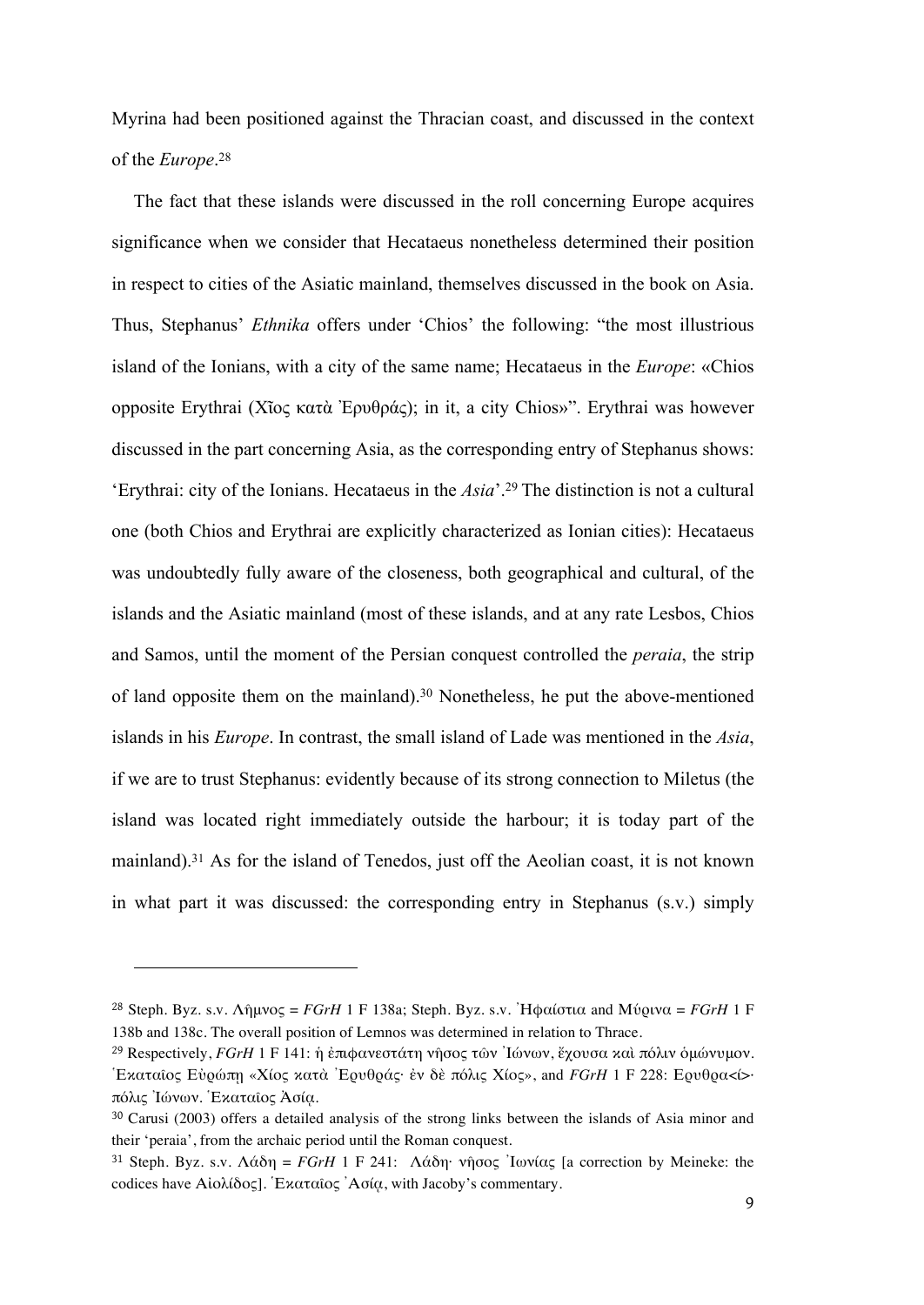states: 'island of the Sporades, as Hecataeus, in the Hellespont'.32 The reference to the Sporades should probably be discounted as a later intrusion, as the name 'Sporades' is formed in contrast to that of 'Cyclades', and thus may be a relatively late formation;<sup>33</sup> what is interesting here is that the island is not located in respect to a city on the coast, or to another island, as usual, but in relation to a sea, the Hellespont (it is highly unlikely that 'Hellespont' here refers to a part of Hecataeus' work).<sup>34</sup>

But to say that most islands (counting Lade as an exception) were mentioned in the *Europe* is not enough: at what point was the mention of the islands introduced, with what part of the continent were they linked? How was the overall treatment organized? The two most detailed discussions are still those of Jacoby and von Fritz. Jacoby assumed that Hecataeus would have discussed each specific island in connection with the respective closest stretch of mainland.35 Thus, Helene nesos (*FGrH* 1 F 128) would have been discussed in connection with Attica, and so probably also Euboea (*FGrH* 1 F 129 and 130, dealing with the Euboean cities of Chalcis and Oreste respectively); Lemnos might have been mentioned in connection with either Attica, or more probably, as in later authors, the Athos;<sup>36</sup> some of the Cyclades would have been mentioned in connection with the stretch of land between Attica and Boeotia, others when discussing the Thracian coastline; as for the islands located in the oriental part of the Aegean, Jacoby hypothesized that they might have been grouped together, at the end of the part of Hecataeus' *Periegesis* dealing with

<sup>&</sup>lt;sup>32</sup> *FGrH* 1 F 139: Steph. Byz. s. Τένεδος· νῆσος τῶν Σποράδων, ὡς Εκαταῖος, ἐν Ελλησπόντωι. Both Jacoby and Nenci order the fragment in the *Europe*.

<sup>33</sup> So Jacoby, *FGrH* 1 *ad* F 139; Pind. *Pae*. 5.38-40 (καὶ σποράδας φερεμήλους / ἔκτισαν νάσους ἐρικυδέα τ' ἔσχον / Δᾶλον) may allude to an existing name, or may be the point of departure for such a name. Both 'Cyclades' (certainly established by the time of Herodotus) and 'Sporades' require a sense of the spatial organization of the islands so named.

 $34$  On the names of the sea, see Cordano (1991); Ceccarelli (2012), with further bibliography.

<sup>35</sup> Jacoby (1912), 2713.

<sup>36</sup> Cf. Jacoby's commentary *ad FGrH* 1 F 138, with reference to the treatments of Ps. Scymn. 643f; Mela II 106; Plin. *NH* IV 73 (and Ap. Rhod. 1. 601f.)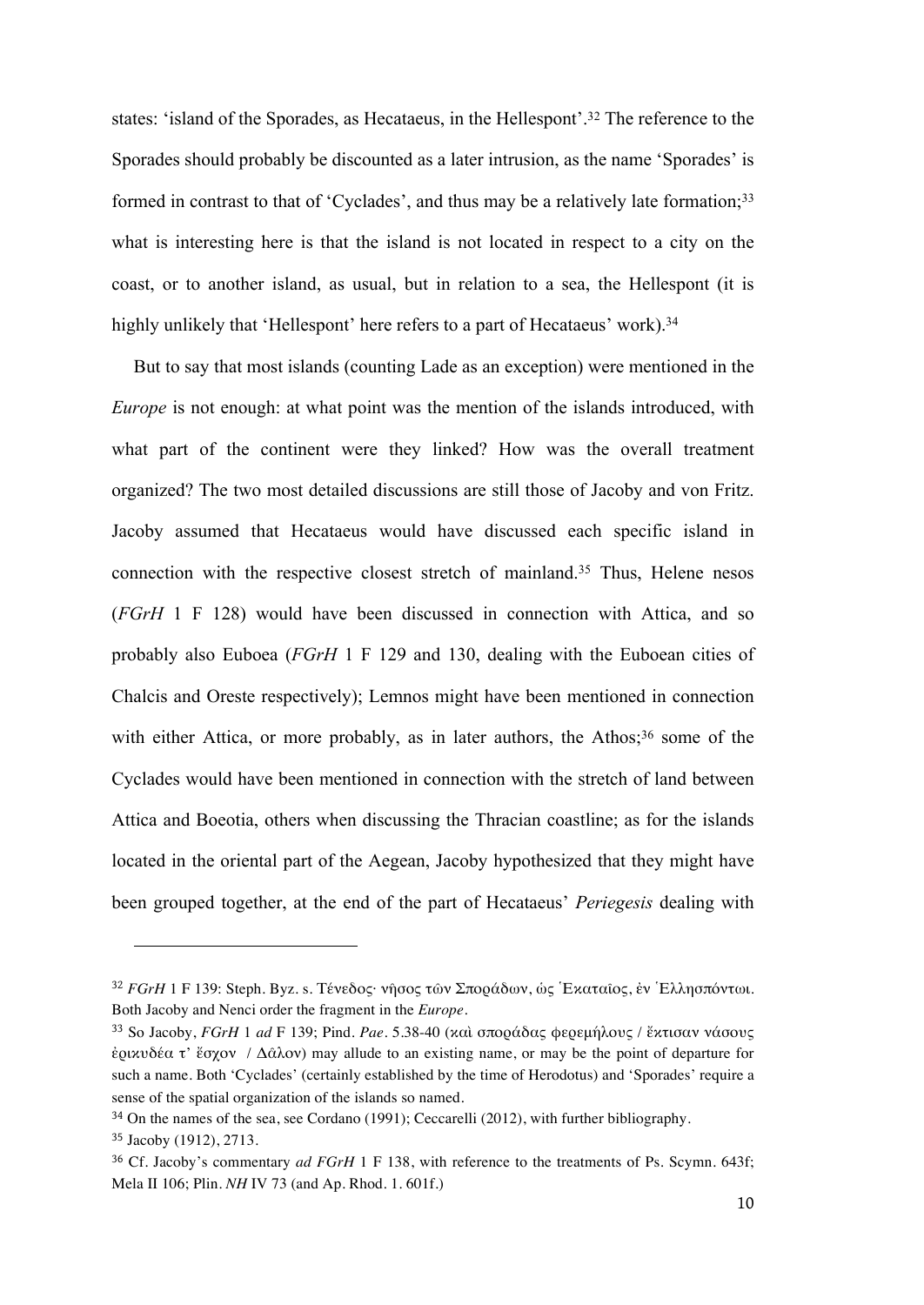Europe.37 Hecataeus would thus have been working in what would become the tradition of the *periploi* (accounts of a coasting voyage, as opposed to *periodos*, a land-journey); but there would have been a marked difference in respect to the way Skylax's *periplous* (the closest comparandum) is organized, since in the latter the big islands of the oriental Aegean are discussed in connection with the Anatolian coast.<sup>38</sup> The uncertainty is even more marked in Jacoby's (later) commentary on the fragments of Hecataeus: "I do not know where exactly Hecataeus inserted the islands, and particularly the Ionian islands, which he attributed to Europe in strict observance of the sea limit" 39

Kurt von Fritz has proposed a different interpretation. While accepting that Hecataeus' work could be compared to the later *periploi*, and that it was structured in big units ordered in a linear way around the Mediterranean, following the principle of contiguity, von Fritz argued that within the units, the description of the various cities and *ethne* was arranged in a nonlinear way, with a bidimensional sense of space, according to the points of the compass (and this not only for the areas distant from the sea, where the 'linear' reference offered by the coastline was missing).40 Furthermore, the fact that all of the islands were discussed in the book concerning Europe, even if Hecataeus occasionally specified the exact location with reference to opposite places on the Asiatic mainland, led von Fritz to advance the hypothesis that the islands of the Aegean were arranged as a separate unit, at the end of the *Europe*, in complete

<sup>37</sup> Jacoby (1912), 2713.

<sup>38</sup> Ps.-Skylax 95 (Tenedos), 97 (Lesbos), 98 (Chios), then mainland, then Samos, all introduced with 'and opposite this / these places / in front of it', and followed by 'and I return again onto the mainland'. Cf. Jacoby (1912), 2694-5; Shipley (2011); and below n. 55 for the 'geographical style' with which location is conveyed.

<sup>39</sup> *FGrH* 1, *ad* F 143.

<sup>40</sup> Von Fritz (1967), i, 54-5; cf. Prontera (1984), 219. Danek (2004: 68–70) points out that in the Homeric *Catalogue of ships* the poet strings together spaces (the regions and two or three cities from which each contingent usually hails), rather than lines. For the issue of unidimensional vs bidimensional description of space, see von Fritz (1967), i, 54-69.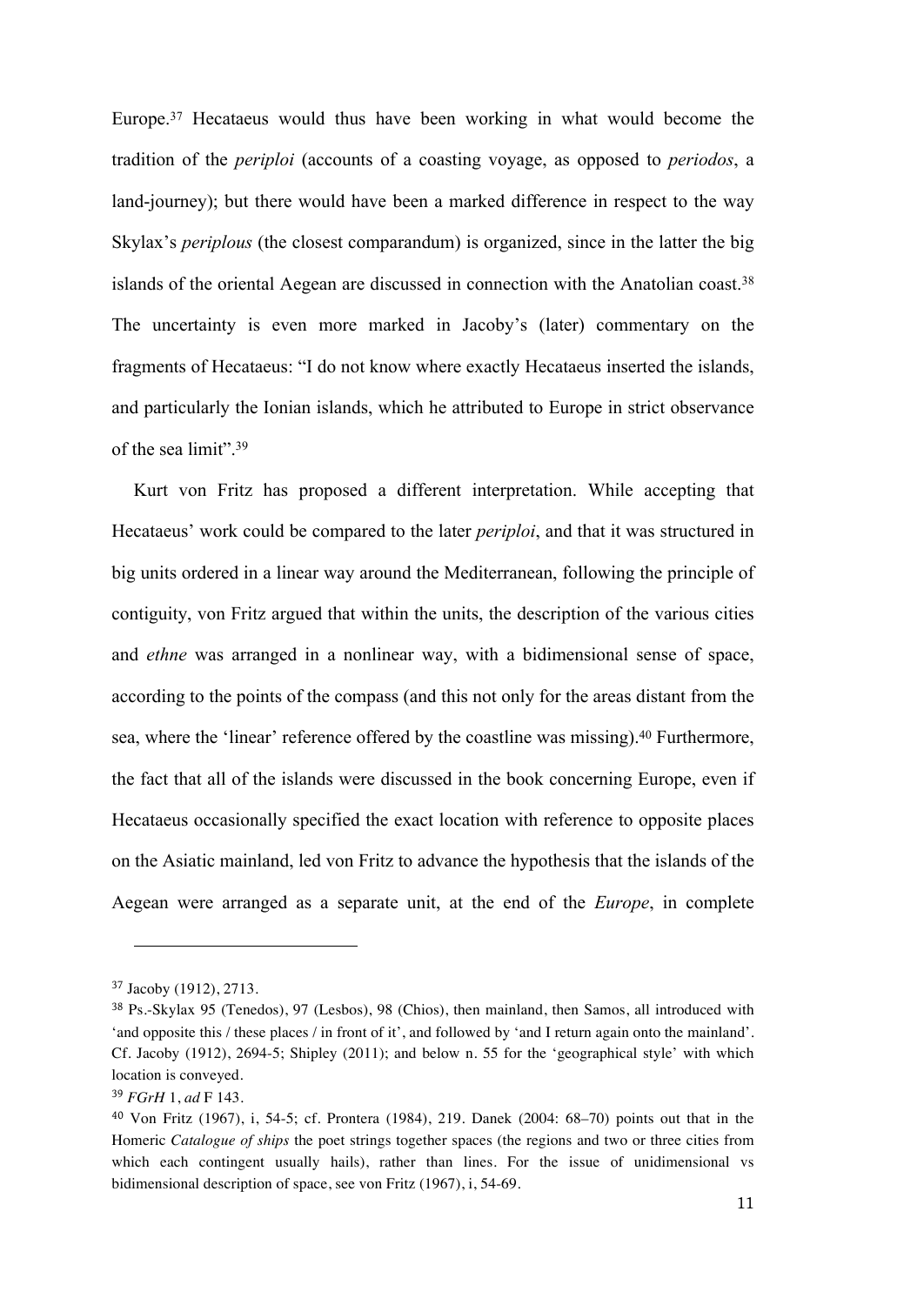separation from the rest.<sup>41</sup> Although the evidence from the fragments is too scanty to allow the case to be proven — or disproven — this is a fascinating hypothesis.

We may wonder whether this finds a reflection in the historical connexions between the various island worlds. The early buildings and dedications in Delos have been interpreted as attesting the existence of an insular network, different from the wider Ionian one, and centred on Delos as a place of common worship. Some links between the Ionians of the coast of Asia Minor and the islanders cannot be denied; but notwithstanding the famous Thucydidean passage on the early gatherings of the Ionians in Delos (Thuc. 3.104), it would seem that the first *thesauroi* and the most important dedications in Delos come from islands.42 One should probably also distinguish between the various islands: the large islands close to the coast of Asia Minor (Lesbos, Samos, and Chios) do not seem to be part of the network, which would have included the main Cyclades (notably Naxos), and also Paros, located in an area without strong links to the mainland, an area likely to look towards other Cycladic islands. It is therefore all the more a pity that we cannot be certain of how Hecataeus' work was organized, because we might compare it with the archaeological data – Jacoby's organization would fit the data best, von Fritz's would offer an interesting contrast – but we must leave this question open.

In any case, the fact remains that Hecataeus covered the islands off the Asiatic coast, with one exception, in the roll concerning Europe. Clearly, the notional dividing line ran along the shoreline of Anatolia. A geographical boundary does not necessarily have political implications; but Hecataeus' experiences in (narrated) life suggests otherwise. Herodotus' account of the Ionian revolt presents us a Hecataeus deeply involved in it, who twice intervenes in a council. The first time, he makes his

<sup>41</sup> von Fritz (1967), i, 54.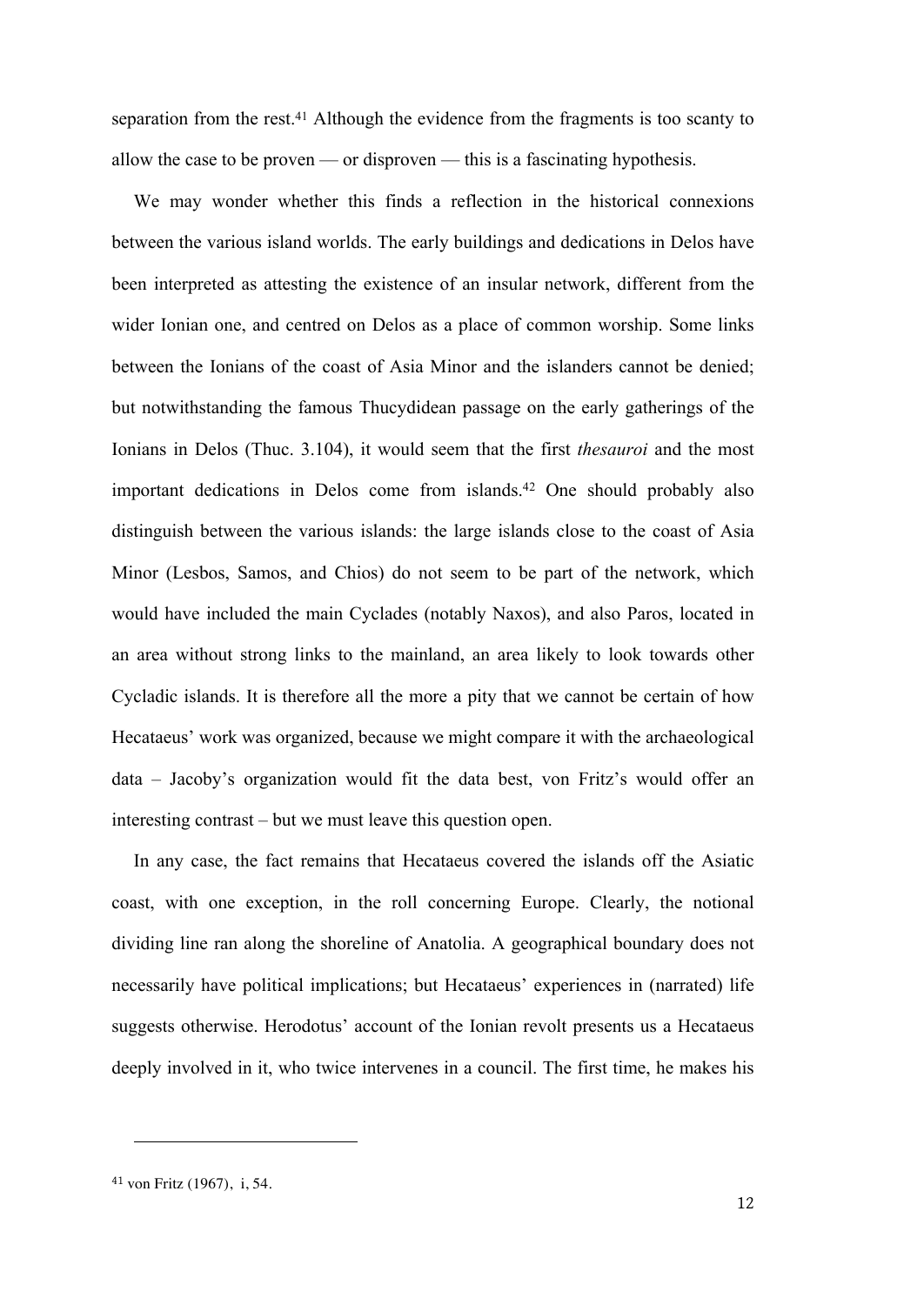point with the support of a catalogue (Hdt. 5.36); as for his second intervention (Hdt. 5.125), Herodotus states that while the alternatives of leaving for Sardinia or for Myrkinos in Thracia were being debated, Hecataeus proposed to fortify the island of Leros, making it a base for biding their time, until the moment when they might return to Miletos.43 Leros had probably been mentioned in the *Europe*: for the island is certainly not closer to the mainland than Lesbos or Chios or Corseai. Hecataeus' proposal is thus in line with the division of the Aegean space proposed in his *Periegesis*, since it implies a clear-cut separation between Asia on the one side, and Europe with the islands on the other.<sup>44</sup>

Herodotus' narrative allows us to see Hecataeus' catalogic activity in action. Although Hecataeus' works were certainly much richer than the meagre extant fragments would lead us to think, and although they certainly went beyond simple lists (this applies to both *Genealogies* and *Periegesis*), the catalogic approach seems to have marked the persona of Hecataeus: remarkably, in two of the three times he appears as an agent in Herodotus' *Histories*, he is represented as giving lists, catalogues.45 The first time, he gives a list of his ancestors (mapping time) to the Egyptian priests in Thebes; the second time, he presents Aristagoras and his council, at the time of the Ionian revolt, with a list of the lands and peoples controlled by the Great King (mapping space).<sup>46</sup> Contiguity (of time and space) seems to be the key

<sup>42</sup> Constantakopoulou (2007), 38-60. The archaeological documentation is however far from straightforward: most of the thesauroi discussed are of uncertain attribution.

<sup>&</sup>lt;sup>43</sup> Hdt. 5.125: ἐν Λέρω δὲ τῆ νήσω τεῖχος οἰκοδομησάμενον ἠσυχίην ἄγειν, ἢν ἐκπέσῃ ἐκ τῆς Μιλήτου· ἔπειτα δὲ ἐκ ταύτης ὁρμώμενον κατελεύσεσθαι ἐς τὴν Μίλητον.

<sup>44</sup> Hecataeus here builds on an Ionian tradition, represented already, in Herodotus' *Histories*, by Bias of Priene (see below): cf. Tozzi (1963), 220; Ceccarelli (1996); Nicolai (1997), 161–2.

<sup>45</sup> On the construction of Hecataeus' *persona* in the *Histories* see West (1991); Nicolai (1997), 149-50.

<sup>&</sup>lt;sup>46</sup> Respectively, Hdt. 2.143; and Hdt. 5.36: καταλέγων τά τε έθνεα πάντα τῶν ἦρχε Δαρεῖος καὶ τὴν δύναμιν αὐτοῦ. The second list may have been accompanied by a map: a (not very reliable) tradition attributes to Hecataeus the drawing of a map. For the political aspects of Hecataeus' geographical (and genealogical) work see Nicolai (1997), 160–2.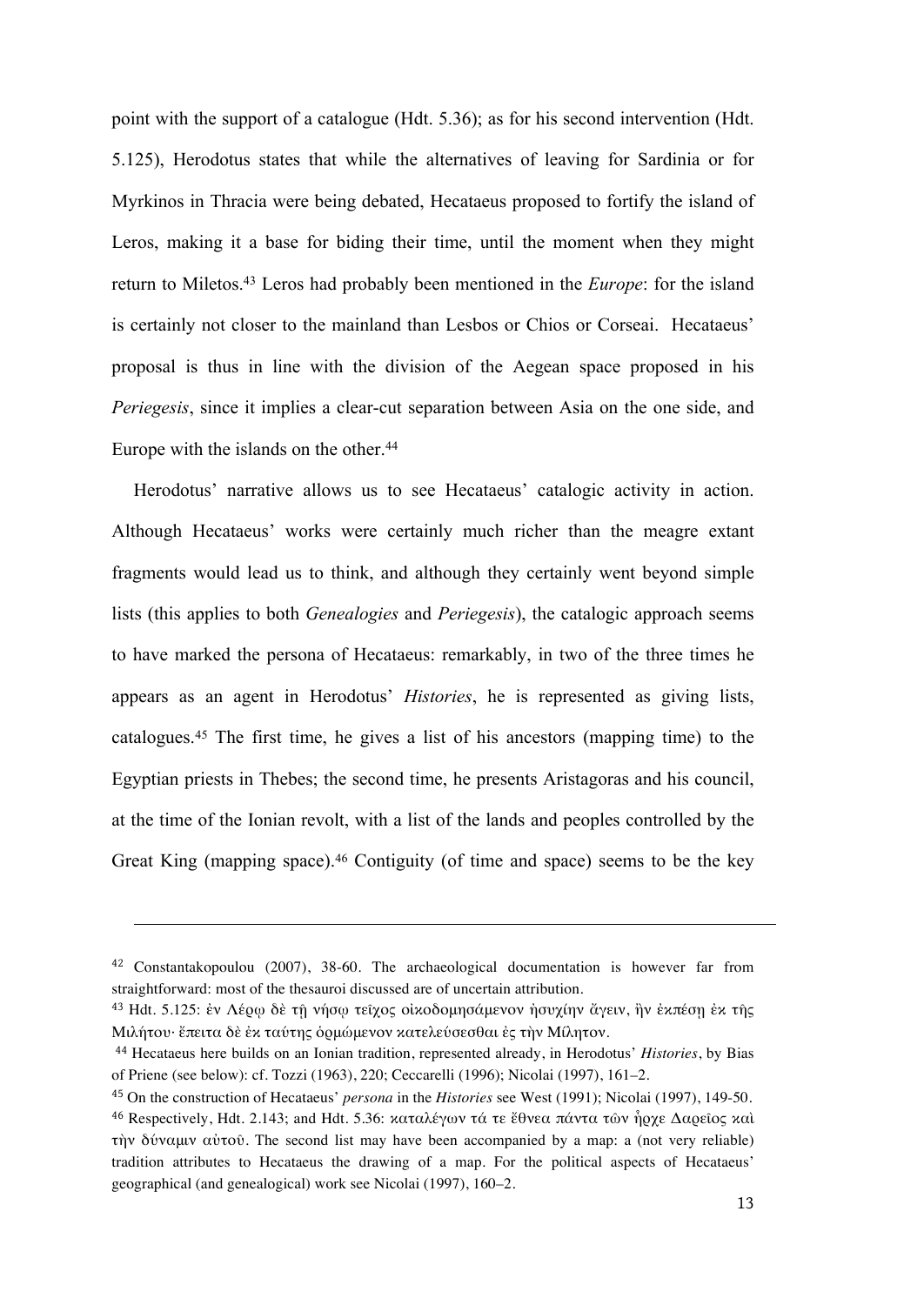word; the catalogue (or rather, its length) is used as a rhetorical tool, to impress the interlocutor and support one's proposed plan. The Herodotean Hecataeus is not necessarily a portrait of the real Hecataeus (Herodotus might have used him to project the image of the wise man who learns through his travels), nor should we necessarily assume that Hecataeus reflects more generalized perceptions of space; but is reasonable to assume that Hecataeus was chosen because his real character offered the necessary elements. That the vision of space he proposed was a shared and at the same time disputed one is supported by the key role that the notion of contiguity (this time, the complete absence of contiguity) plays in how Sardinia is presented in the *Histories*: Sardinia's utter isolation and non-contiguity are the premises for the freedom it promises to the Ionians who are facing the arrival of the Persians.47

# *3. Dramatizing space(s): Aeschylus'* Persians*.*

 $\overline{a}$ 

*Persians*, produced in 472, eight years after the battle of Salamis and the destruction of the Persian fleet, marks an important moment in the conceptualization of the division between Greece and Asia. Space has an important role in this play. Two poles are in evidence: Athens and Persia, the Greeks and the Persians. In terms of scenic space, the spectators would have been looking at an action taking place in Susa; but the (Persian) actors, located in Susa, would have been talking about the distant spaces of Salamis and Athens. Meanwhile, the Acropolis at the back of the theatre (theatrical space), still bearing the signs of the destruction wreaked by the Persians, will have caused some spectators at least to wonder about the actual

<sup>47</sup> Hdt. 1.170. For the presentation of Sardinia in the Ionian tradition exemplified within the *Histories* by Bias, Pittacus, Hecataeus, as well as Aristagoras and Histiaeus, see Ceccarelli (1996).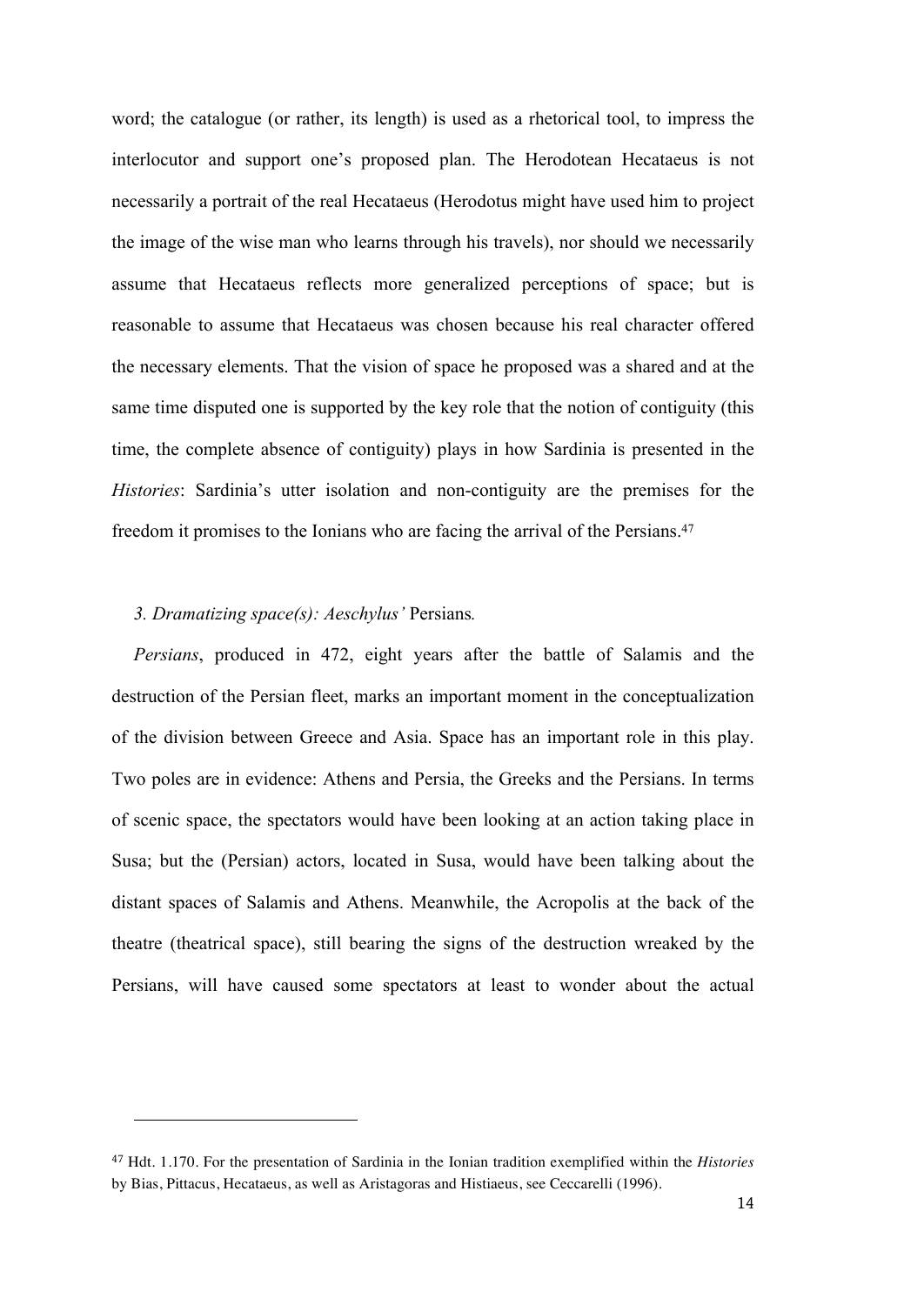distance, both geographical and cultural, of these two poles.48 This sense of uneasy distance-and-closeness would have been reinforced by the narrated (and in part enacted) movements of the messenger, and of Xerxes himself, from the heartland of Persia to Greece, and back.

The play makes it clear that the Persians were defeated at Salamis, notwithstanding their numerical superiority, because of the ὕβρις and lack of experience of Xerxes, who, in desiring to join Greece and Persia, went beyond the limits allowed.<sup>49</sup> The issue of the limits of Persian control is addressed more than once in the play, and the limit is the sea, as the insistence on the bridge over the Hellespont shows. But if the sea is a thin line at the Hellespont, it is a wide expanse elsewhere, an expanse sprinkled with islands. It is precisely on this space that the second stasimon focuses (vv. 852-907). In it, the chorus of old Persians lament the loss, after the defeat of Xerxes at Salamis, of territories previously conquered by Dareios, and in particular the islands 'linked' to their continent (νῆσοι ... τῷδε γῷ προσήμεναι, 879), as well as the islands positioned between the two coasts (τὰς ἀγχιάλους ... µεσάκτους, 889): their conquest is not marked as ὕβρις (throughout the play, Dareios appears as the respectful, good monarch, in opposition to daring Xerxes).

This passage is of paramount importance to understand the notion of Aegean insular geography that an Athenian around 472 BC could entertain. The vision offered by the chorus is so different from what we see on our modern maps that some

<sup>48</sup> See Rehm (2002), 20–24 for the articulation of dramatic space in theatrical, scenic, extra-scenic, distanced, self-referential, and reflexive; on space in Aeschylus' *Persians* see Rehm (2002), 239-41 (and (2012), 307-10; Rosenbloom (2006), 47-8; Seaford (2012), 206–10.

<sup>49</sup> Cf. Aesch. *Pers.* 65-67; 130; the very explicit 722-724; 736, where the topic of the union of the two continents is touched upon again (γέφυραν γαῖν δυοῖν ζευκτηρίαν), and 745-748. The insistence on the folly of joining the two continents will have been reinforced by the superposition of scenic and theatrical spaces; in such a context, the mention of distant and not clearly defined spaces (the islands) opens a possibility for reflexive thinking.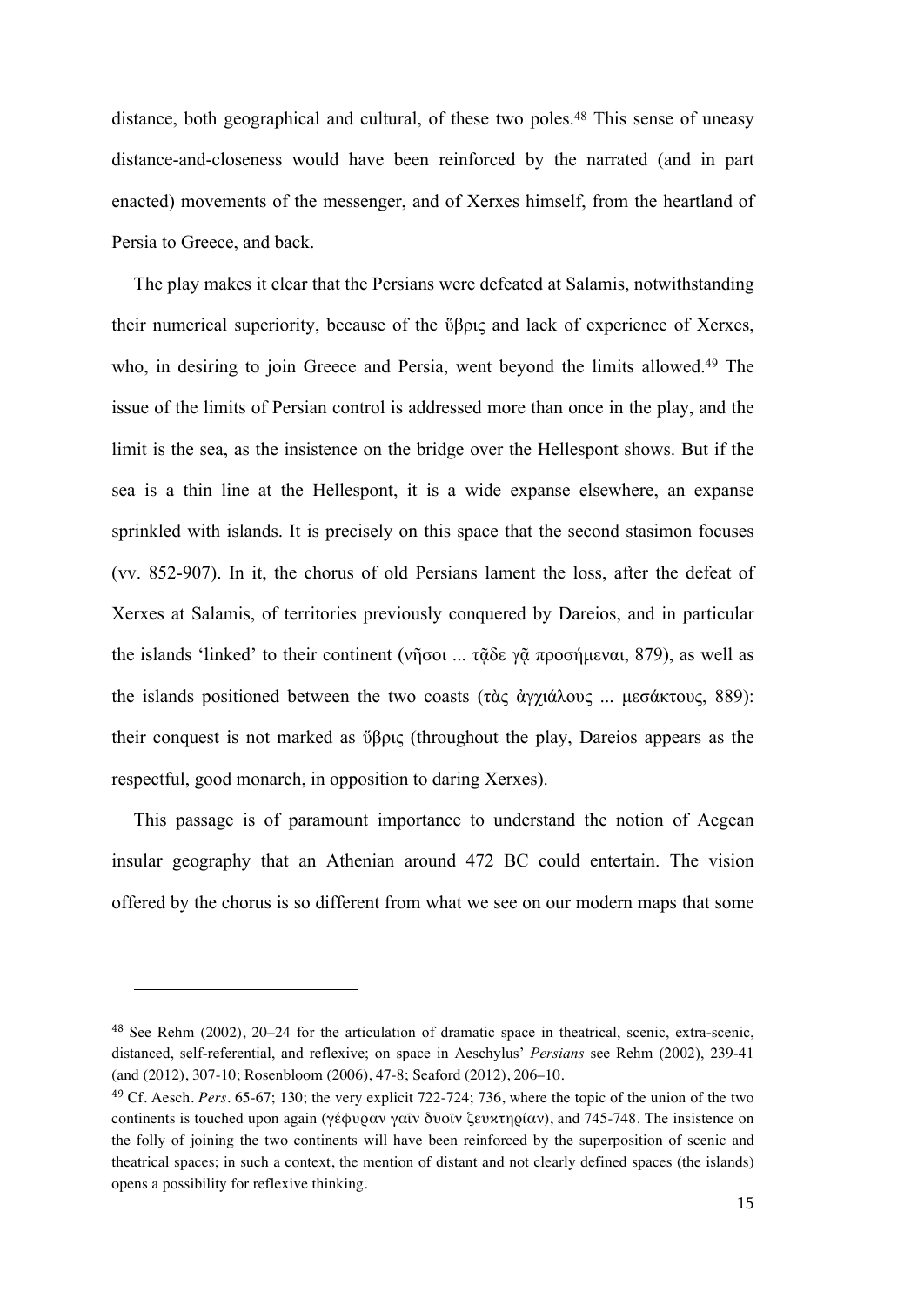critics have argued for outright ignorance on the part of Aeschylus (and his public).<sup>50</sup> Islands are indeed, up to a point, floating entities; but this is, I suggest, a misleading way of looking at this text. It is clear that Aeschylus attributes here to the Persians the opinion that most of the Aegean islands belong naturally to Asia, and that the divinity is not opposed to such a division: for even the Cyclades, who are not so close to the Asiatic mainland, are part of the islands 'linked' to the Anatolian continent. How much this opinion was shared by Aeschylus and his audience may be debated: the play glosses over quite a few deeds of Dareios, which could have been considered as breaking the equilibrium. But on a reading of the play that accepts that it hints at the potential dangers of Athenian imperialism, such a stress on the closeness of the islands to Asia would make sense.<sup>51</sup>

Let us look more closely at how this insular geography is construed. In the passage, the islands are divided into two main groups: islands connected with Asia, comprising in this order Lesbos, Samos, Chios, Paros, Naxos, Mykonos, Tenos and Andros; and islands located between the two coasts, in the open sea (Lemnos, Icaria, Rhodes, Cnidos and the cities of Cyprus). Lesbos, Samos and Chios are indeed close to the Asiatic coast, and could be considered as 'natural appendices' of Asia Minor. However, even though the remark on the closeness of Andros to Tenos is correct, none of the Cyclades is near the continent (interestingly, the string of islands presented here very much resembles that proposed to Artaphrenes by Aristagoras in a famous Herodotean passage, 5.30-32). Furthermore, although Naxos is mentioned, Delos, the centre of the Cyclades, is not: it could hardly have figured in a list of islands 'legitimately' conquered by Darius. As for the second group, it begins to the

<sup>50</sup> Aesch. *Pers*. 879-895. Ignorance: Roussel (1960); Bernard (1985), 82 strives to find a geographical logic in the arrangement.

<sup>51</sup> Cf. Nenci (1958), 35. Rosenbloom (2006: 115-21) maps the list onto the Athenian tribute-paying districts.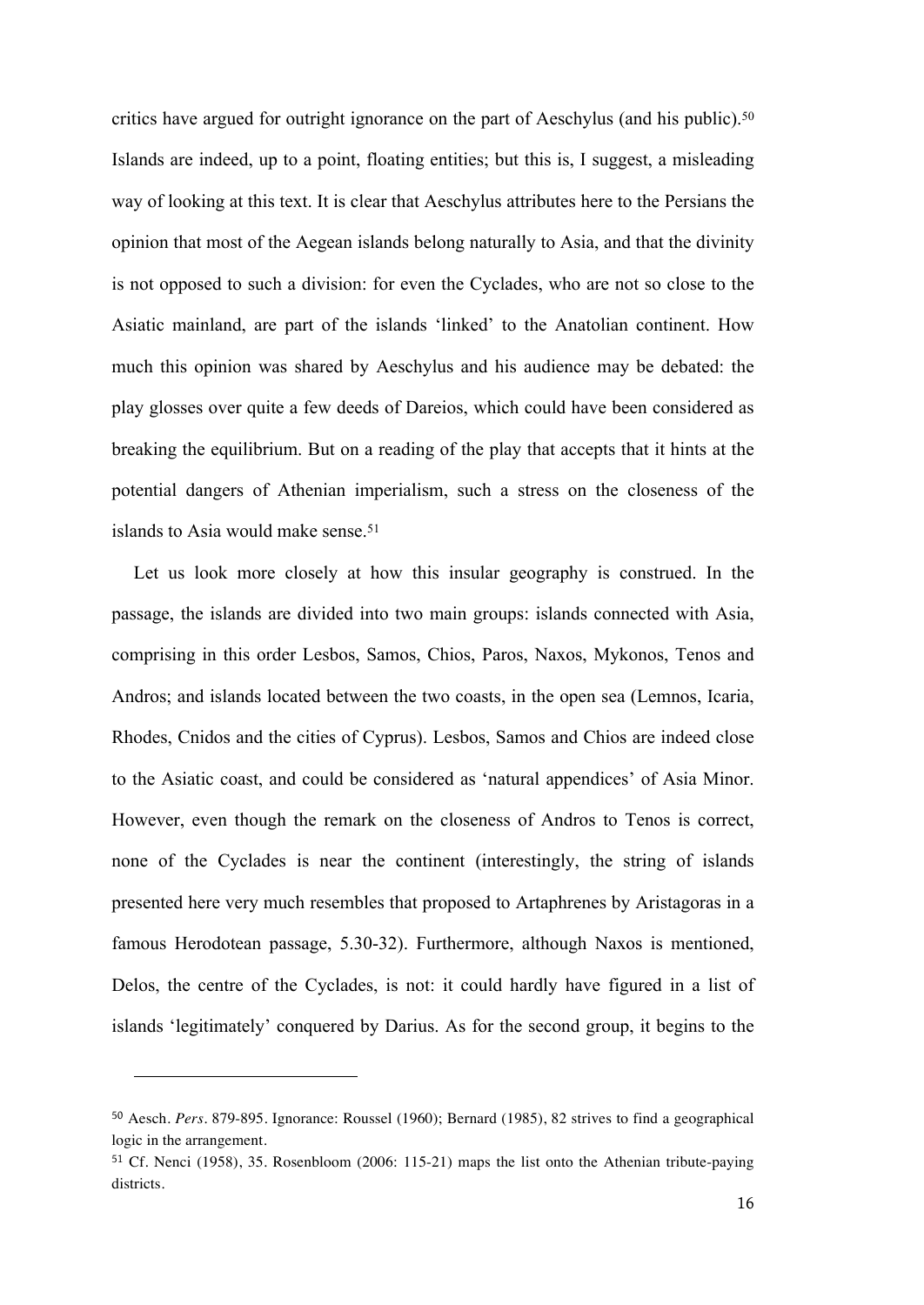north with Lemnos, which is indeed farther from the Asian coast; but next, in a big movement towards the south, come Icaria, which is much closer to Asia than either Andros or Tenos, and Rhodes. From Rhodes, it is only a step to Cnidus; while in terms of contiguity the association is understandable, this represents however the greatest inexactitude in the passage, as the islet of Cnidos is part of the Cnidian peninsula, and it is really impossible to consider it as located between two continents (one is reminded, *e contrario*, of another famous Herodotean passage, 1.173-4, narrating how the Cnidians, to defend themselves from the approaching Persians, attempted to render their territory an island – the attempt failed, its failure sanctioned by an oracle of the Pythia, stating that 'Zeus would have made it an island, had he wanted to'). The catalogue closes with Cyprus, as it had to, in order to make the connection between Darius' ability to maintain control of the islands (the first defeat of the Ionian rebels took place at Salamis in Cyprus c. 497 BC, Hdt. 5.108-116) and the loss of the islands that will be the outcome of Xerxes's defeat around the island of Salamis (in Attica). Thus, this description, while it follows the typical convention of a periplous, by first following the coast and then 'reaching out' for the islands, is also shaped by poetic necessity. This applies not just to the fact that the catalogue closes with Cyprus: for the catalogue's main point surely must have been that these lands, which had been conquered by Darius, as the chorus sings, and which are now under the control of the Athenians, as the audience well knows, are located between the two poles of Athens and Susa; and although their location close to Asia minor and the legitimacy of their conquest by Darius are presented through words attributed to the Persians (and thus need not be endorsed by the Greek spectators), the play leaves it open whether they should be considered as Greek or Persian. The (narrated, textual, and catalogic) insular geography of the second stasimon thus mirrors the overall effect obtained by the spatial setting of the play as a whole. In this context, the use of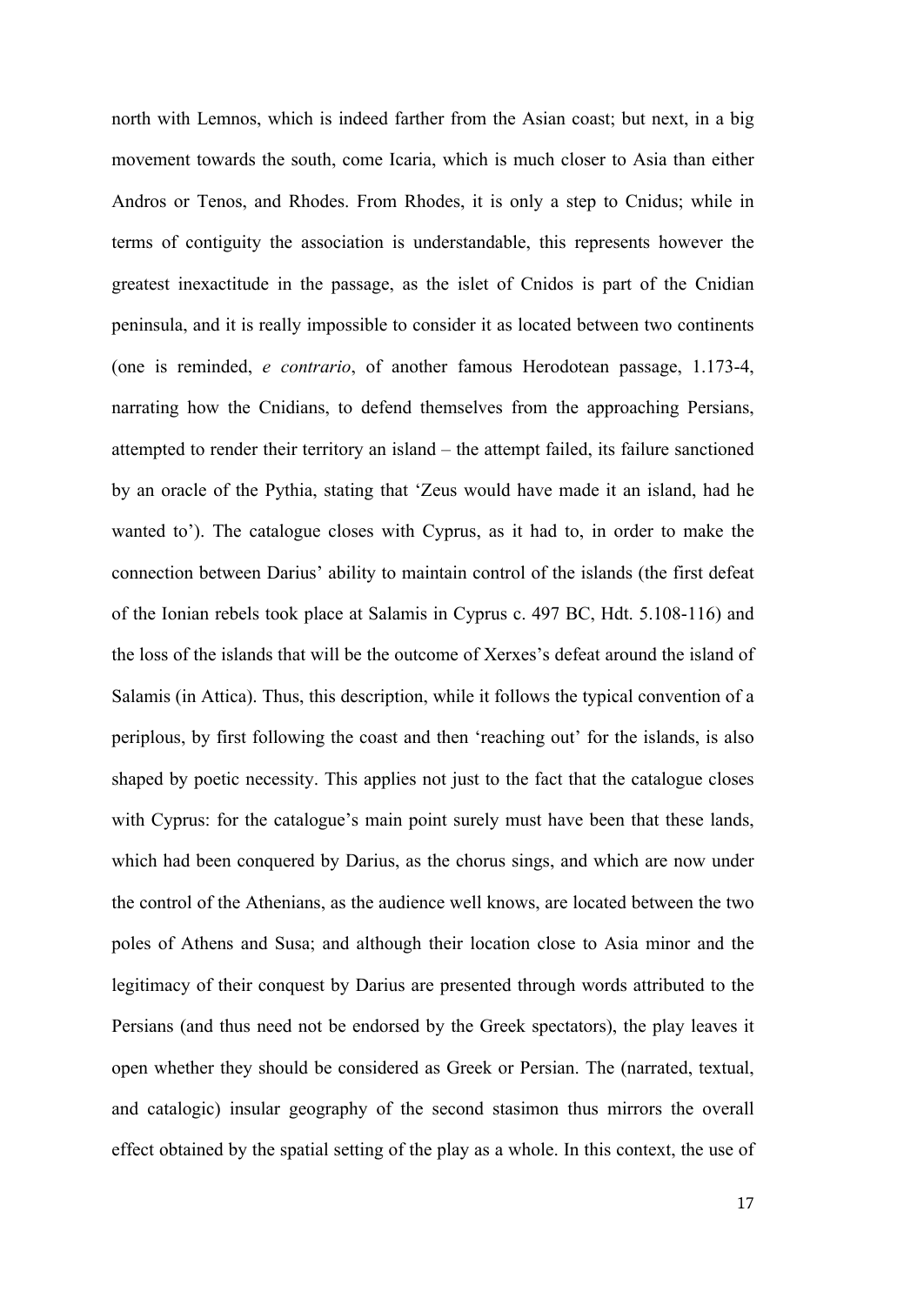the word 'Ionians' to connote the Greeks is also important: covering at the same time the Greeks of Asia minor and the Athenians, it bridges the Aegean, and contributes to the creation of a complex space, which cannot be fitted into a simple East-West polarity.52

## *4. An elastic space: Herodotus.*

Let us now turn to Herodotus. The narrator of the *Histories* does not shy away from giving both exact measurements of distances between places, and precise descriptions of the shape of large areas, modelling them on geometrical figures: "interest in rivers, boundaries within peoples, distances, and itineraries … is … consistent throughout the *Histories*".53 Thus for instance he gives the length and breadth of the Black sea and of the Caspian; he measures Egypt (in *schoinoi*, because of the particular scale required by a land as big as Egypt); and gives the exact length of the royal road from Sardis to Susa (in parasangs and *stathmoi*).54 These linear distances are positioned within space by references to the continent or region in which they are located, to landmarks (rivers, mountains, 'gates'), or by reference to whatever is next, above or below or directly opposite, in a relationship of contiguity (*e.g.* ἄνω and κάτω, or also κατά, already much used by Hecataeus).55

However, the *Histories* do not move systematically in a linear way: it is rather the case that the narrative moves from one linear sequence to the next. Thus, in the grander scheme, the various spaces in which the actors move are held together by

<sup>52</sup> Ionians: Rosenbloom (2006), 53-4. Deconstructing the East-West polarity: Pelling (1997).

<sup>53</sup> Harrison (2006), 45.

<sup>54</sup> Black sea: Hdt. 4.85-6 (measured in stades, converted from length of navigation); Caspian: Hdt. 1.203.1 (length and width correspond to a journey of fifteen and eight days respectively in a rowboat); Egypt: Hdt. 2.6-9 (measured in schoinoi, stades, length of journey, and analogy); road from Sardis to Susa: Hdt. 5.52-54. Cf. Harrison (2006); De Bakker this volume. For the way Darius' interest in the Black sea mirrors that of the historian, see Barker, Bouzarowski, Pelling and Isaksen forthcoming b.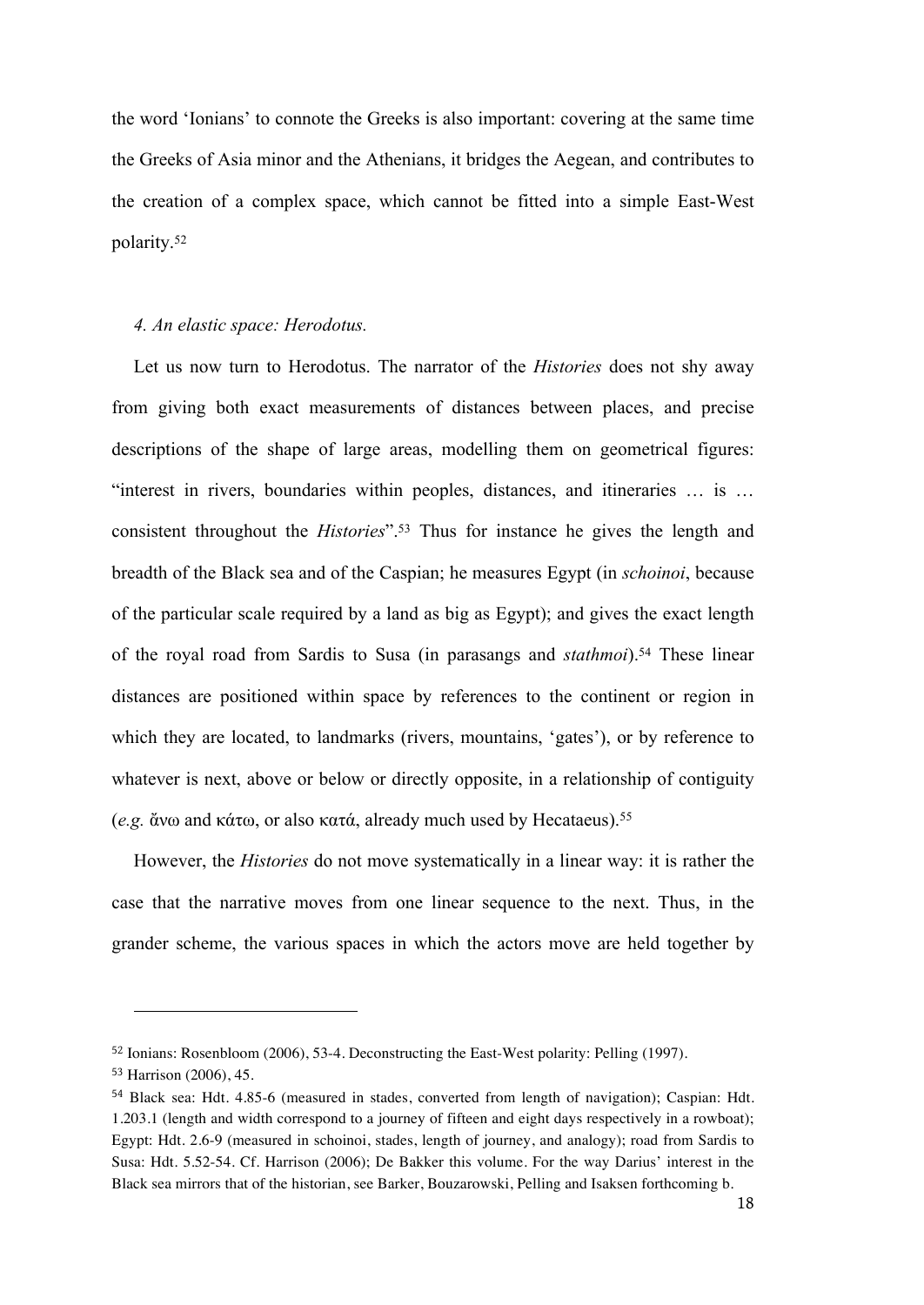analogy; in a grandiose sweep that moves from the extreme east to the far west, the Herodotean narrator compares the situation of the Tauri within Scythia to the hypothetical situations that would obtain in Attica, if another people than the Attic were established on the heights of Sounion, or also, 'for those who have not sailed along that part of Attica', in Iapygia, if a different people from the Iapygians were to occupy the promontory south of the line linking Brundisium and Tarentum (4.99.4- 5).56 Similarly, in describing the flood of the Nile the narrator explains that only the towns emerge, very much like (µάλιστά κῃ ἐµφερέες) the islands in the Aegean sea (2.97). Explicit discussions of the internal and external articulations of these spaces, both by the narrator and by the characters in the *Histories*, reinforce the overall sense of a coherent space. And yet, different views are proposed, and only rarely do we get the sense that the narrator disagrees with the perception of space attributed to one of his characters; to put it differently, perceptions are accepted at their face value. As a result, within the overall sense of a coherent and interconnected space, a multitude of different apprehensions of this space are accommodated.

This applies both to the larger vision (the organization of the world) and to specific areas. The *Histories* open by attributing to the Persians the opinion that Asia and the 'barbarian' peoples living there belong to them, while Europe and the *Hellenikon* (Hellenic world) are considered as something distinct.<sup>57</sup> Famously, this finds an echo in the conclusion, where a similar idea is again aired: 'for the Persians consider that

<sup>55</sup> For the terminology (the 'geographical style'), see Jacoby (1912), 2692-4; Nicolai (1984); Purves (2010), 128-32; Rood (2012), 127-30.

<sup>56</sup> Other instances of explicit analogy are at 1.202.1 (islands in the Araxes compared to Lesbos); 2.7.1 (distance from the Egyptian coast to Heliopolis compared to that from the Altar of the Twelve Gods in Athens to the temple of Zeus at Pisa); see further Rood (2012), 130; Corcella (1984), 68-91. For analogy as the tool that, in line with contemporary developments, allows Herodotus to look into the ἀφανές, both on the temporal and on the spatial level, see Corcella (1984).

<sup>57</sup> Hdt. 1.4.4: τὴν γὰρ Ἀσίην καὶ τὰ ἐνοικέοντα ἔθνεα βάρβαρα οἰκηιεύνται οἱ Πέρσαι, τὴν δὲ Εὐρώπην καὶ τὸ ̔Ελληνικὸν ἤγενται κεχωρίσθαι.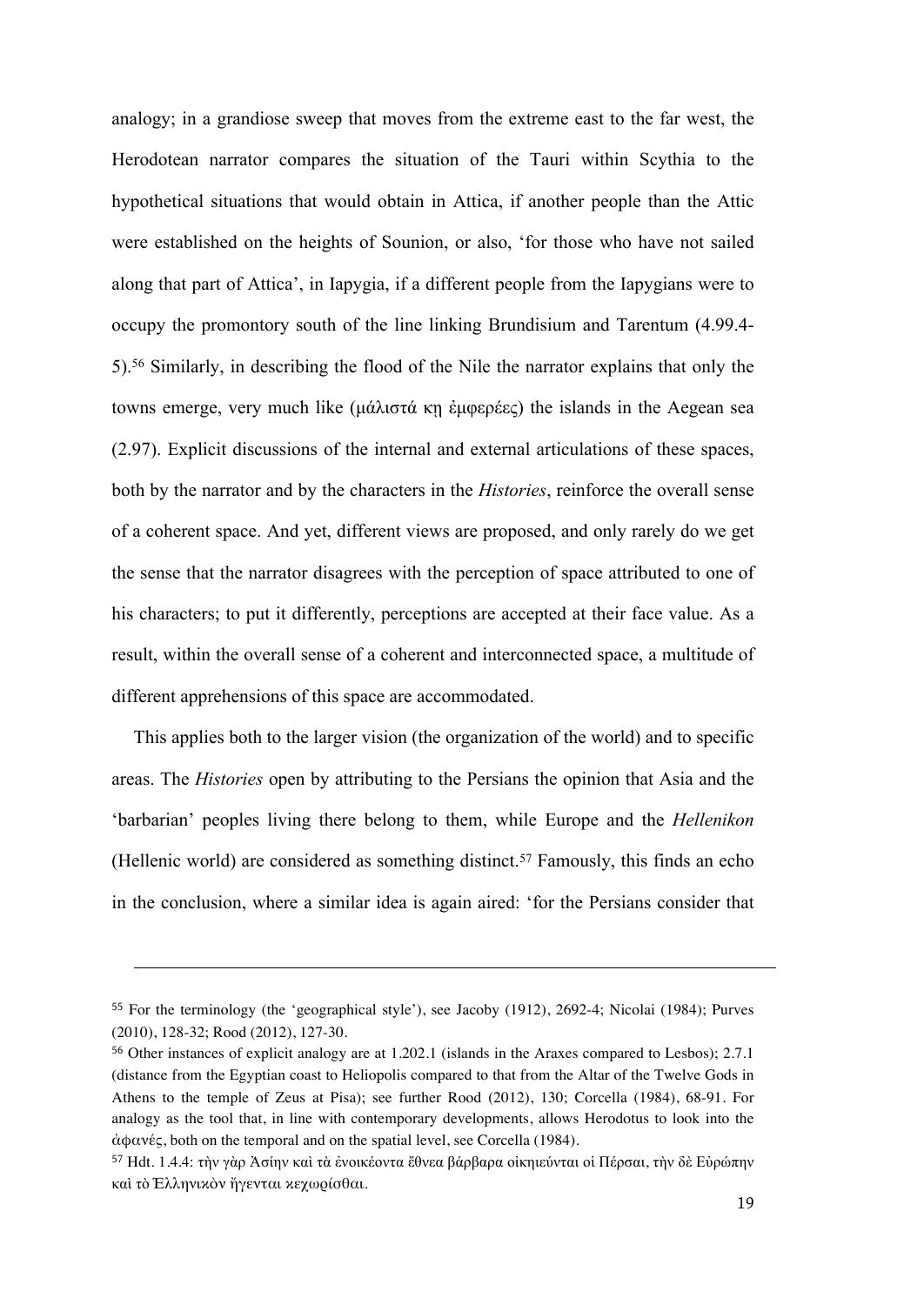all of Asia belongs to them and to whoever is king at the moment'.58 The *Histories* are thus framed by this opposition, which is mooted also within the work.59 And yet, there is no authorial endorsement of such an opposition. What of the space between the two, what of the Aegean and its islands? How is it seen, perceived, described in the *Histories*?

The Herodotean narrator does not give any explicit indications as to the continent to which the islands of the Aegean belong. In his geographical excursus (4.36-45), he gives an extended critique of those Ionians who divide the earth in three parts, ridiculing their maps and protesting against the names given to the continents: it is thus tempting to conclude that Herodotus deconstructs here the distinction between land-masses that had become traditional by the time he was writing, that he 'sees as meaningless the conventional geographical divisions between continents'.60 At the same time, numerous passages of the *Histories* betray a belief in a divinely ordered universe and in the importance of respecting natural boundaries – a point of view that seems shared by the narrator.<sup>61</sup> Even within the polemical context of the excursus on the continents, Herodotus traces the borders of Europe and Asia with some precision, and divisions are often marked by water (rivers mainly); but he strikingly does not discuss (nor describe, nor measure) the border on the side of the Aegean. This lack of precision is, I submit, intentional.

The Aegean appears as a problematic space right from the beginning. Croesus' plans for conquest aim at the complete control of Anatolia (Hdt. 1.26), but include

<sup>58</sup> Hdt. 9.116.3: τὴν Ἀσίην πᾶσαν νομίζουσι ἑωυτῶν εἶναι Πέρσαι καὶ τοῦ αἰεὶ βασιλεύοντος. This is of course the *interpretatio herodotea* of the Persian view; on the latter, see Haubold (2012); Murray, this volume.

<sup>59</sup> On the complexities of the Europe / Asia division in Herodotus, see Barker and Pelling, this volume; Bouzarowski and Barker, this volume.

<sup>60</sup> Thomas (2000), 75-101, here 79; cf. Zimmermann (1997). The conventional geographical divisions often do not correspond to cultural units: the Aegean is a case in point.

<sup>61</sup> Harrison (2006); see also Romm (2006); Scullion (2006).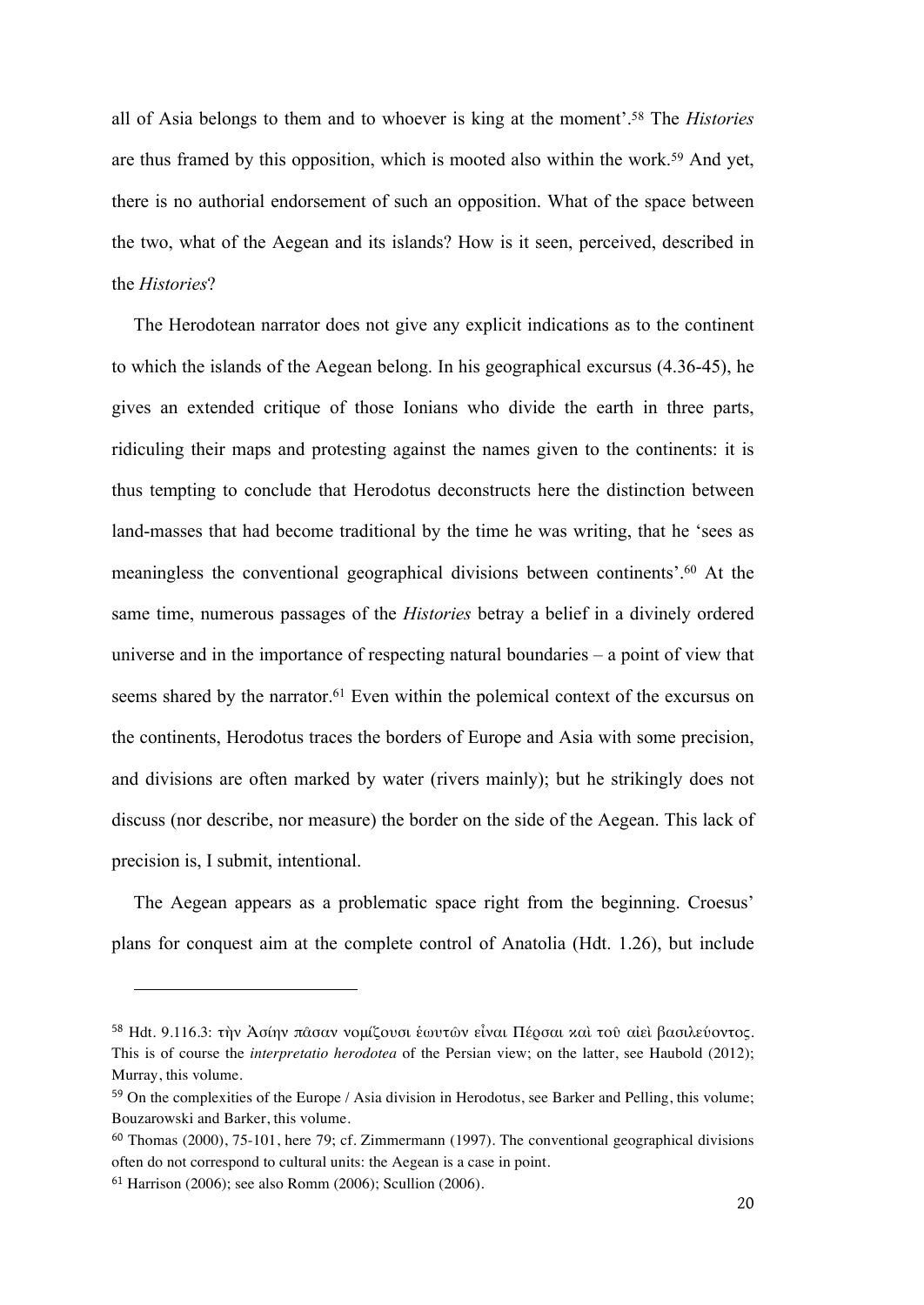also the islands: 'once he had submitted the Greeks inhabiting Asia to the payment of tribute, he began, having built ships, to think of attacking the islanders' (temporal continuity merges into spatial continuity with the adverb ἐνθεῦτεν).<sup>62</sup> Evidently, the Herodotean Croesus sees the conquest of the islands as the natural complement of his conquest of the continent: in his perspective, the islands are an appendix of the latter. Yet the way in which the sentence is constructed suggests that things are more complex: the Greeks of Asia and the islanders are presented as distinct entities. The anecdote which follows shows that he perspective of Croesus is not shared by all actors of the *Histories*, and emphatically not by the Ionians: the king questions a wise man (Bias or Pittakos), asking 'whether there are any news concerning Greece' (εἴ τι εἴη νεώτερον περὶ τὴν Ἑλλάδα), and the answer he receives is that the islanders are putting together an impressive cavalry, with which they plan to attack Sardis and avenge the Greeks living in the continent. For Bias/Pittakos, the islands are part of Ἑλλάς. <sup>63</sup> Croesus understands, and respects the limit. Such understanding is in line with his policy of consulting Greek oracles and looking for an alliance with the most powerful among the Greeks, in particular the Spartans; it also fits the interpretation proposed above of the structure and meaning of Anaximander's map, on which Sardis and Sparta might have been the two parallel centres of power (note that in Bias' answer the 'islanders' are 'Greece': the space between the two continents is not characterized as 'different').

The story of Polycrates offers another window on the Aegean, which emerges as a richly articulated space, comprising an Ionian network formed by the Greek cities of

<sup>62</sup> Hdt. 1.27: ὡς δὲ αρα οἱ ἐν τῇ Ἀσίῃ Ἕλληνες κατεστράφατο ἐς φόρου ἀπαγωγήν, τὸ ἐνθεῦτεν έπενόεε νέας ποιησάμενος έπιχειρέειν τοΐσι νησιώτησι.

<sup>&</sup>lt;sup>63</sup> The main contrast here is however between islanders and continentals: Herodotus wants to underline the diversity between land powers and naval powers.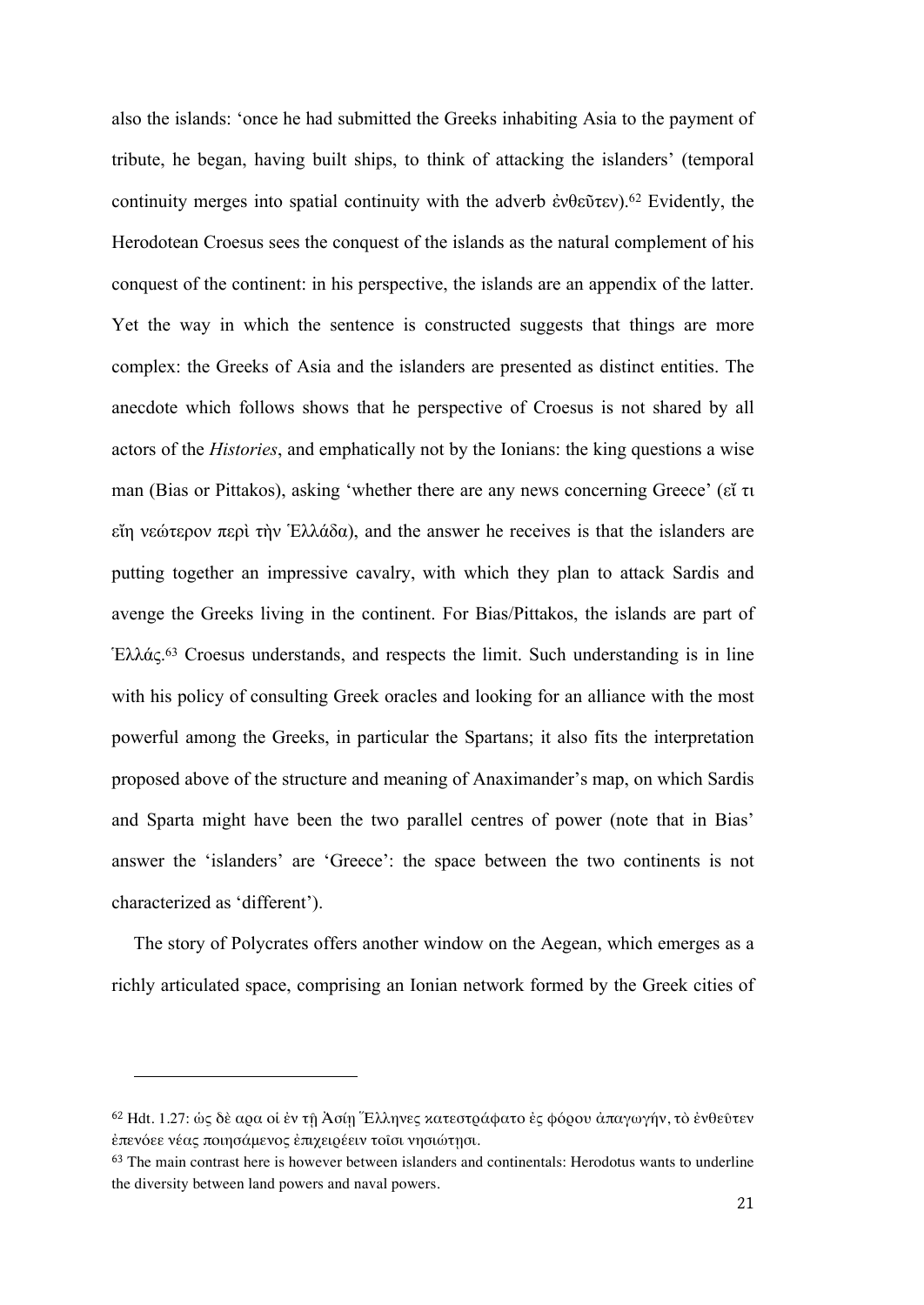the Asian coast and the islands just off it, and an insular network around Delos.64 In introducing the second part of the Samian *logos,* Herodotus presents Polycrates retrospectively as the first among the Greeks who thought of acquiring the mastery of the sea, 'having many hopes of being able to control Ionia and the islands' (ἐλπίδας πολλὰς ἔχων Ἰωνίης τε καὶ νήσων ἄρξειν, Hdt. 3.122.2).65 Thus, in the first phase of Polycrates' reign – a reign based on Samos, one of the large islands just off the coast – Asia minor and the islands are viewed as two interlinked ensembles; Samos occupies a central position in this scheme (note that the term used is 'Ionia'). This reminder of Polycrates' initial plans is immediately followed by a reference to similar plans of inverted direction: Polycrates finds his death having been lured by Oroetes to Magnesia, on the Asian continent, with the promise that he would receive 'money enough to get control of all Greece' (Hdt. 3.122.4: εἵνεκέν τε χρημάτων ἄρξεις τῆς ἁπάσης Ἑλλάδος). Τhe terminology is similar, but here, the Persian points the tyrant in the opposite direction, and Polycrates accepts this 'reorientation'; in both situations, Samos plays the role of a central articulation between Ionia and the coastal cities, the insular world, and Greece.<sup>66</sup>

And yet, an authorial comment on the Spartans' expedition against the Samos of Polycrates (Hdt. 3.56.2) implies that Samos is part of Asia: Herodotus affirms that this was the first expedition to Asia by Dorians from Lacedaemon (ταύτην πρώτην στρατιὴν ἐς τὴν Ἀσίην Λακεδαιµόνιοι Δωριέες ἐποιήσαντο).67 Another passage also

 $64$  A picture corresponding to the situation sketched by Constantakopoulou (2007), 38-60 (see above). 'Ionians and islanders', νησιωτάς τε καὶ Ἴωνας, also join for cult on Delos, Hdt. 4.35.3. It may be significant that the very name 'Aegean', defining the area more specifically, first appears in the poem of Ibycus for Polycrates, *PMGF* S 151: Ceccarelli (2012), 31.

<sup>&</sup>lt;sup>65</sup> Cf. the initial presentation at 3.39.3-4: τοῦ Πολυκράτου τὰ πράγματα ηὕξετο καὶ ἦν βεβωμένα ἀνά τε τὴν Ἰωνίην καὶ τὴν ἄλλην Ἑλλάδα … συχνὰς μὲν δὴ τῶν νήσων αἱρήκεε, πολλὰ δὲ καὶ τῆς ἠπείρου ἄστεα.

<sup>66</sup> So also later in the *Histories*: cf. below.

<sup>67</sup> See Stadter (1992), 785. The *Histories* has opened with a major clash between Greece and Asia: but it was Achaeans from the Peloponnese, not Dorians, who had participated in the Trojan war.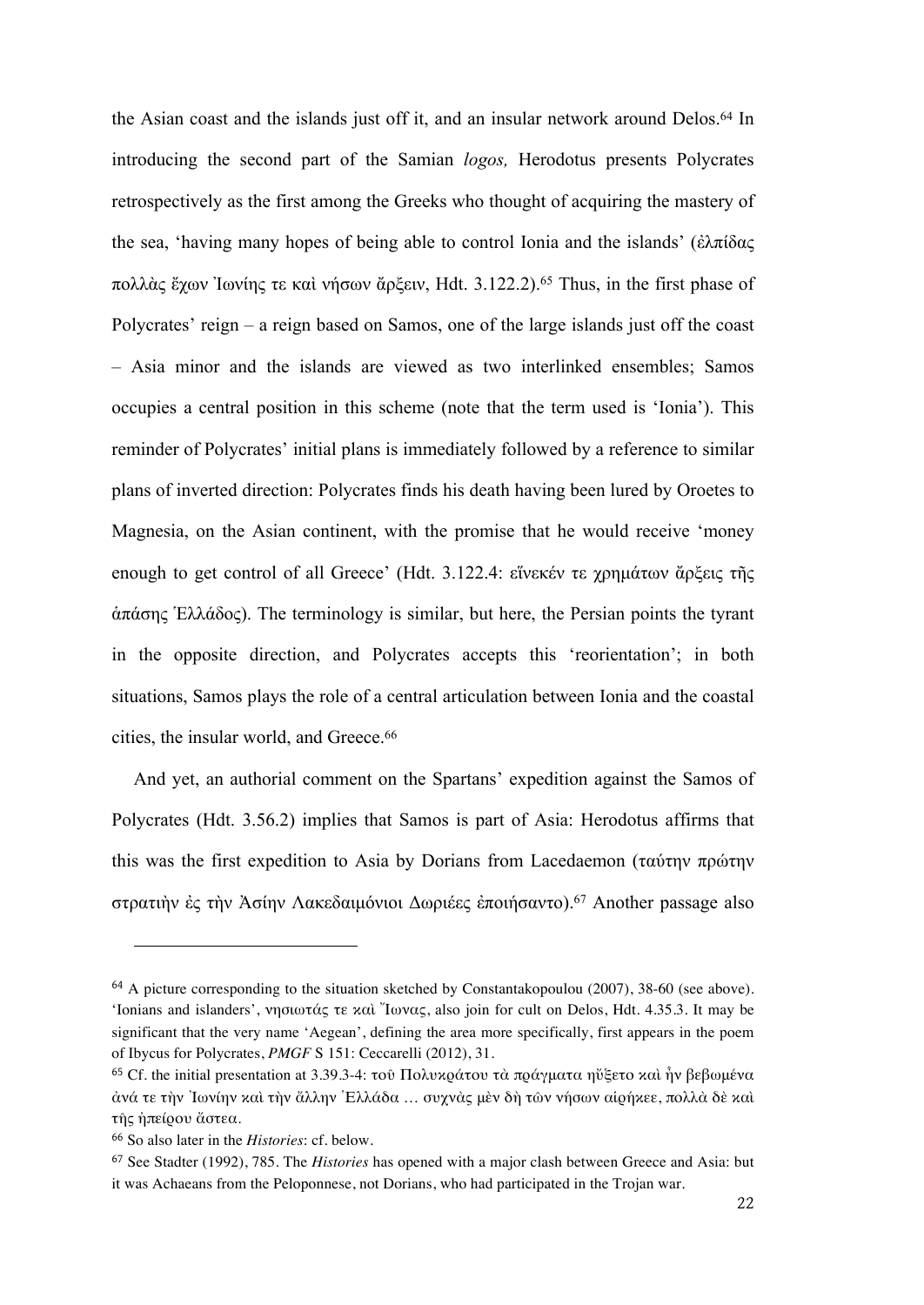from the third book, concerning the expedition of Demokedes and fifteen Persians, charged by Dareios to visit Greece (διεξελθεῖν τὰ παραθαλάσσια τῆς Ἑλλάδος, Hdt. 3.135.1), has the same implications: Herodotus comments that 'first among the Persians they arrived from Asia into Greece' (οὗτοι δὲ πρῶτοι ἐκ τῆς Ἀσίης ἐς τὴν Ἑλλάδα ἀπίκοντο Πέρσαι, Hdt. 3.138.4). This expedition happened at some point before the conquest of Samos in 516 BC, but when the other islands had already accepted Persian control. If this is the first Persian official mission in Greek lands, then the islands are here viewed as part of Asia.<sup>68</sup>

Two speeches by Aristagoras give further definition to the Aegean space, while emphasizing the role played by the perspective of the speaker (and of the addressee). The first speech aims to push Artaphernes, the satrap of Sardis, towards conquering the islands (Hdt. 5.30-32); the second one, addressed to Cleomenes, attempts to convince the Spartan king to invade Asia (Hdt. 5.49-50).<sup>69</sup> Thus, the two speeches cut right across the Aegean, in opposite directions. The first speech hides, or implicitly denies, the existence of a boundary. Instead, it emphasizes contiguity, by means of an interlinked (ήρτημένας) chain of islands connecting the two continents.<sup>70</sup> In the second speech, delivered with the help of a map, the crossing of the sea is taken for

<sup>&</sup>lt;sup>68</sup> The goal is howewer Eλλάς, not Εὐρώπη; the accent is on culture rather than geography. The Persians are to explore those areas of Europe inhabited by Greeks, and reach Taras and Croton: if southern Italy is part of Ἑλλάς, then *a fortiori* so the islands. The same cultural value is active in Hdt. 1.152: when Cyrus took Sardis, the Lacedaemonians sent an embassy, requesting that Cyrus does not touch any city 'of Greece' (γῆς τῆς Ἑλλάδος); paradoxically, Asia Minor is here said to be Ἑλλάς. <sup>69</sup> On Aristagoras' role in the *Histories* see Pelling (2007).

<sup>&</sup>lt;sup>70</sup> Aristagoras presents Naxos as 'close to the Ionian coast', άγχοῦ Ἰωνίης (misleadingly: Naxos is halfway between Greece and Asia Minor), just as earlier the Persian Mitrobates had pushed Oroites into action against Polycrates through pointing out the closeness of Samos to Oroites' own *nomos* (νῆσον Σάμον πρὸς τῷ σῷ νομῷ προσκειμένην ... Hdt. 3.120.3). Cf. Ceccarelli (1996); Pelling (2007); Purves (2010), 128-38 (but a map does not figure in Aristagoras' successful attempt at persuading the Athenians). I am not certain that the story of Aristagoras points to Herodotus' divergence from the Hecataean tradition (so Purves (2010), 137): Hecataeus presents in the *Histories* a catalogue very similar to that of Aristagoras, but without making use of a map. The distance between the two is elsewhere.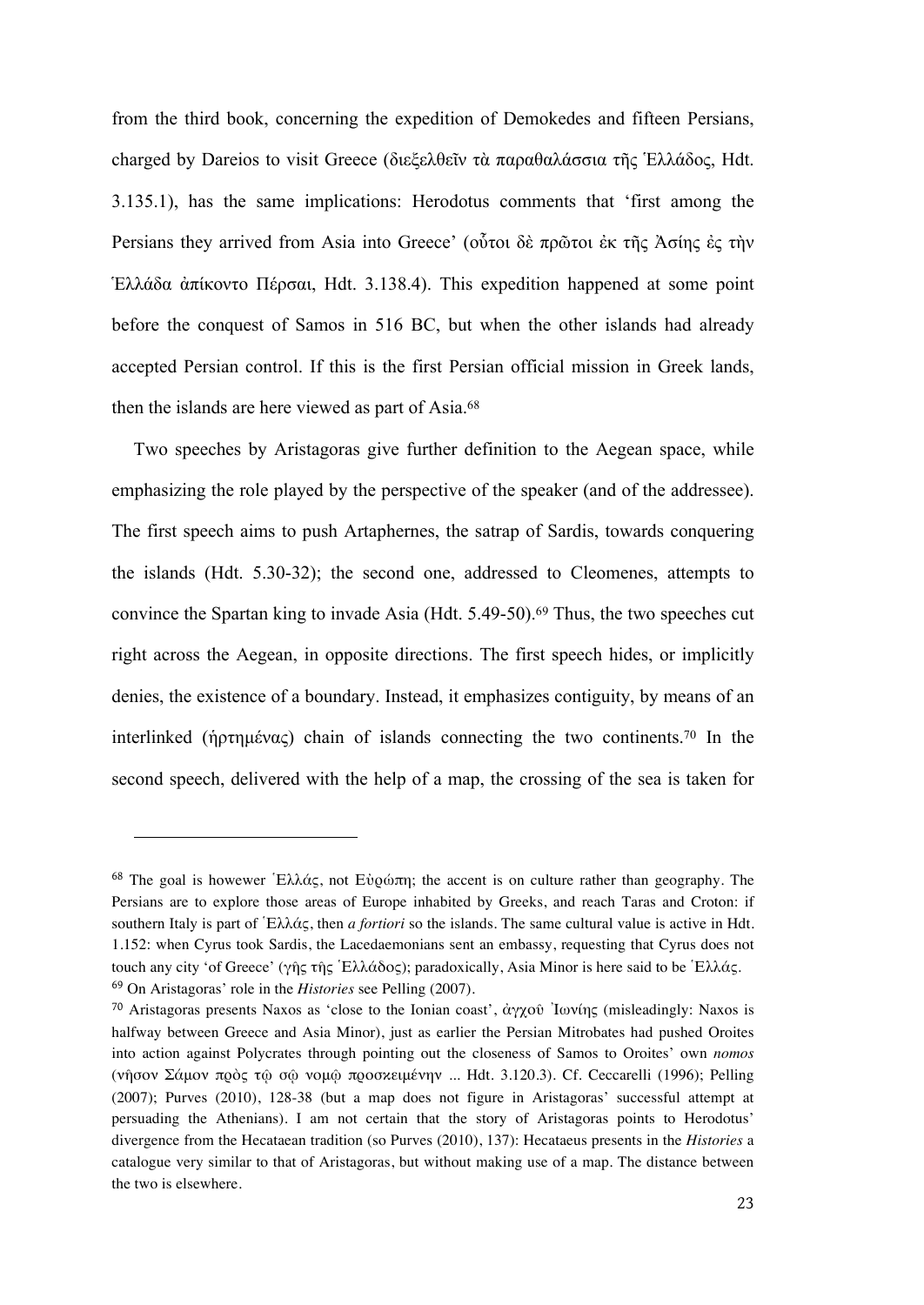granted: even though the map showed, Herodotus says, 'all the seas and rivers' (5.49.1), Aristagoras' chain starts in Ionia and ends in Susa — either in order to implicitly present the crossing of the Aegean as unproblematic, or because the crossing is actually perceived as unproblematic. In his refusal, Cleomenes will similarly emphasize not the distance from Sparta, not the length of the crossing, but the distance from the sea (here, the Ionian coastline, Hdt. 5.50.3): the Aegean does not really count. When he had earlier proposed to Artaphernes a path of inverted direction, traversing the insular world (Hdt. 5.30-32), Aristagoras had not made use of a map, probably because the scale did not allow representation of the Aegean world; but also, possibly, because the map was felt to be of no use in regard to the sea. In both situations, the principles at play are the same: contiguity, and a promise of wealth at the end (Euboea in the earlier speech, here Susa). But in both cases, the contiguity is assumed, not real: Naxos is not close to the Ionian coast (even less Euboea); Susa is very far from the coast (a three months' journey from the sea, άπὸ θαλάσσης: Hdt. 5.50), but the use of a map makes it possible to play with distance.71

By now, the Aegean has moved into focus; all sorts of paths cross it, often reaching through the Mediterranean.72 In some instances, the narrator chooses to comment. Thus, on his way towards Eretria and then Athens, Datis sails through the Cyclades, following the path from Naxos to Euboea that had been traced by Aristagoras; but significantly, after his passage Delos (the ἀκίνητον τέρας of Pindar fr 33bc S.-M.) trembled, 'a sign of the evils that were to follow', for three generations

 $71$  Aristagoras abstains from giving exact distances: they are given afterwards, by the narrator, with extraordinary precision (Hdt. 5.52-54, with Purves (2010), 144-5). The passage reads as a strong statement against maps: Bichler 2007.

<sup>&</sup>lt;sup>72</sup> Two examples: after the failure of the Ionian revolt, the Samians leave for Sicily (Hdt.  $6.22-23$ ); conversely, the king of Zancle Skythes escapes from Inykos in the Sicilian hinterland, reaches Himera, and thence 'makes his way to Asia' (ἐκ δὲ ταύτης παρῆν ἐς Ἀσίαν καὶ ἀνέβη παρὰ βασιλέα  $\Delta \alpha$  (b), where Dareios will consider his the most just of men, because with his permission Skythes goes back to Sicily, and then returns to Persia, where he dies μέγα ὄλβιος ἐών, 6.24.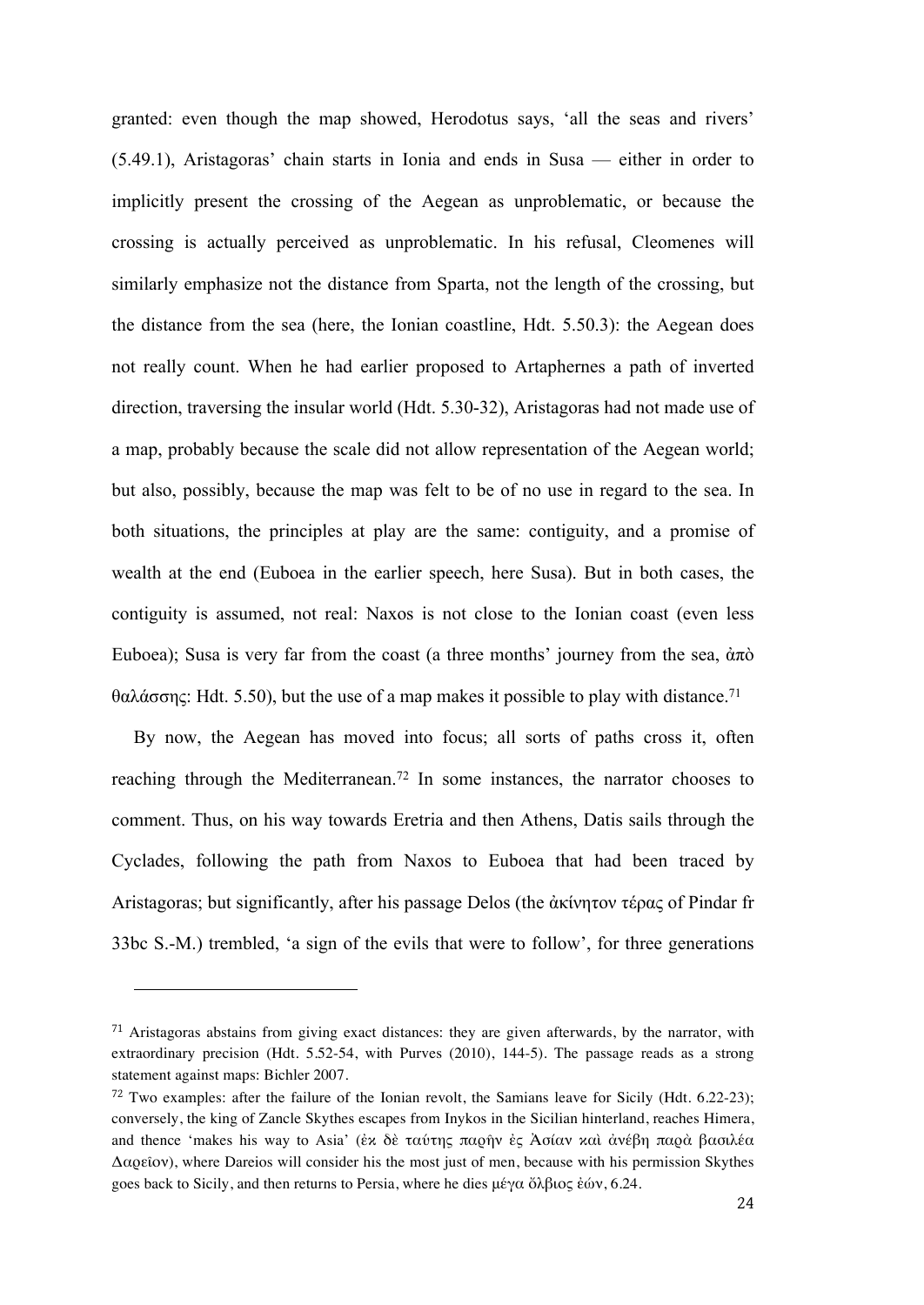(Hdt. 6.98). Whatever the exact relationship between this passage and Thucydides (2.8.3), clearly here Delos is presented as a symbol of stability, of the order of the kosmos; the earthquake is a consequence of the Persians going beyond this island. This may mean that a Persian presence in the Aegean, as long as it remains on the other side of Delos, is within the larger order of the world; and conversely, in particular to an audience of the second half of the fifth century, that an Athenian presence on the other side of the Aegean may not be part of the normal order of the world.

After Salamis, Samos and Delos will jointly articulate the space between Ionia and the coastal cities, the insular world, and Greece: the Persians will base their fleet in Samos (Hdt. 8.130), choosing it as a base whence to guard against both a revolt in Asia Minor and the possible arrival of the Greeks; the Greeks themselves will stop at Delos (Hdt. 8.132), considering (so Herodotus puts it) Samos to be as far away as the Pillars of Herakles. The choice of the image is not accidental: the Pillars of Herakles marked a gate, the entrance to the ἔξω θάλασσα, the 'outer sea'; but here the symbol of the extreme, mythical West is used as a means of marking an imaginary distance to the East.73 The space of the Aegean, a space that we must suppose well-known, as it is relatively central, is mapped in a symbolic way, and not just here, but throughout the *Histories*: it is not described, and no distances are given, whether in stadioi, or days of navigation; rather, this space is presented through a a contiguity which does not necessarily correspond to reality, or in mythical terms, as the *chasma* between

<sup>73</sup> Munn (2006: 247) argues that the Spartans were unwilling to pursue further the confrontation, because they took Delos as 'the boundary marker of the natural and separate dominions of European Greece and Asia; to the Athenians it was the central gathering place and link that connected these two parts of the world'. This may have been the case; but Herodotus here speaks of 'Greeks', the fracture has not yet arisen (the *Histories* end when the balance is changing again). Stadter (1992), 787-94 sees Delos as a symbolic gateway between East and West; he points out (1992: 791 n. 27) that also in Hdt. 4.33-35 Delos, as the end-point of the offerings of the Hyperboreans, represents the edge of Europe.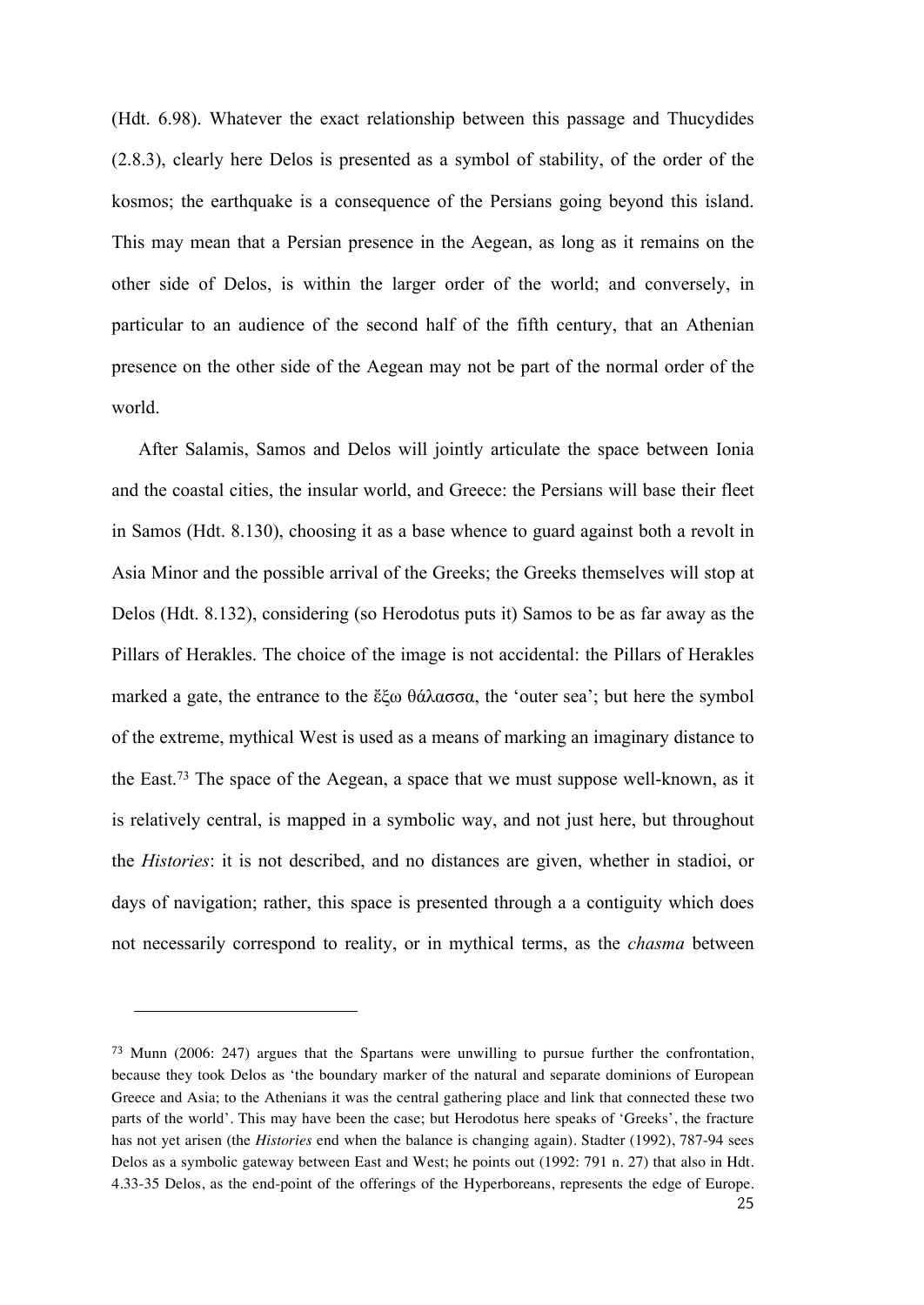axial points. The Greek fleet will eventually move beyond Delos, to Samos and then Mycale; the decisive factor is however not a change in their understanding of the Aegean space, but the name of the Samian ambassador who is asking them to free Samos, Hegesistratus ('army-leader'), a name which the Spartan general, Leotychidas, takes as an omen (Hdt. 90-91).

## *5. Conclusion*

 $\overline{a}$ 

In the above survey, the Aegean has appeared in various guises. In Anaximander's map, which was mainly concerned with the balance of power between the two continents, it was a vacuum — and it remained a vacuum in the notional map of Aristagoras in Herodotus' *Histories*. More or less at the same time of Aristagoras' exploits, the Aegean and its islands had been included in Hecataeus' *Periegesis*, and specifically within the book concerning Europe. Unlike the 'eusynoptic' map, the catalogic structure of the *Periegesis* imposed a choice; Hecataeus discussed the islands, or some of them at any rate, as a separate group at the end of the European book, even though he situated them with reference to the closest continent (often Asia). The order of the various islands within this group is unknown; but the arrangement implies a non-linear conception of the insular space, not organized according to the principle of contiguity. The perceptions of the Aegean space conveyed in Aeschylus' *Persians* and in the *Histories* differ markedly from Hecataeus'. In the former work, the picture of a strong opposition of East and West, Persia and Greece, reinforced by the insistence on a boundary that should not have been passed, the Hellespont, is undermined visually by the contrasting play of location (scenic space), narrated events (concerning the distant space of Athens and

The passage certainly also was meant to resonate with more recent events, in particular the failure of the Peloponnesians to intervene at the time of the Samian revolt from Athens: see Irwin (2009).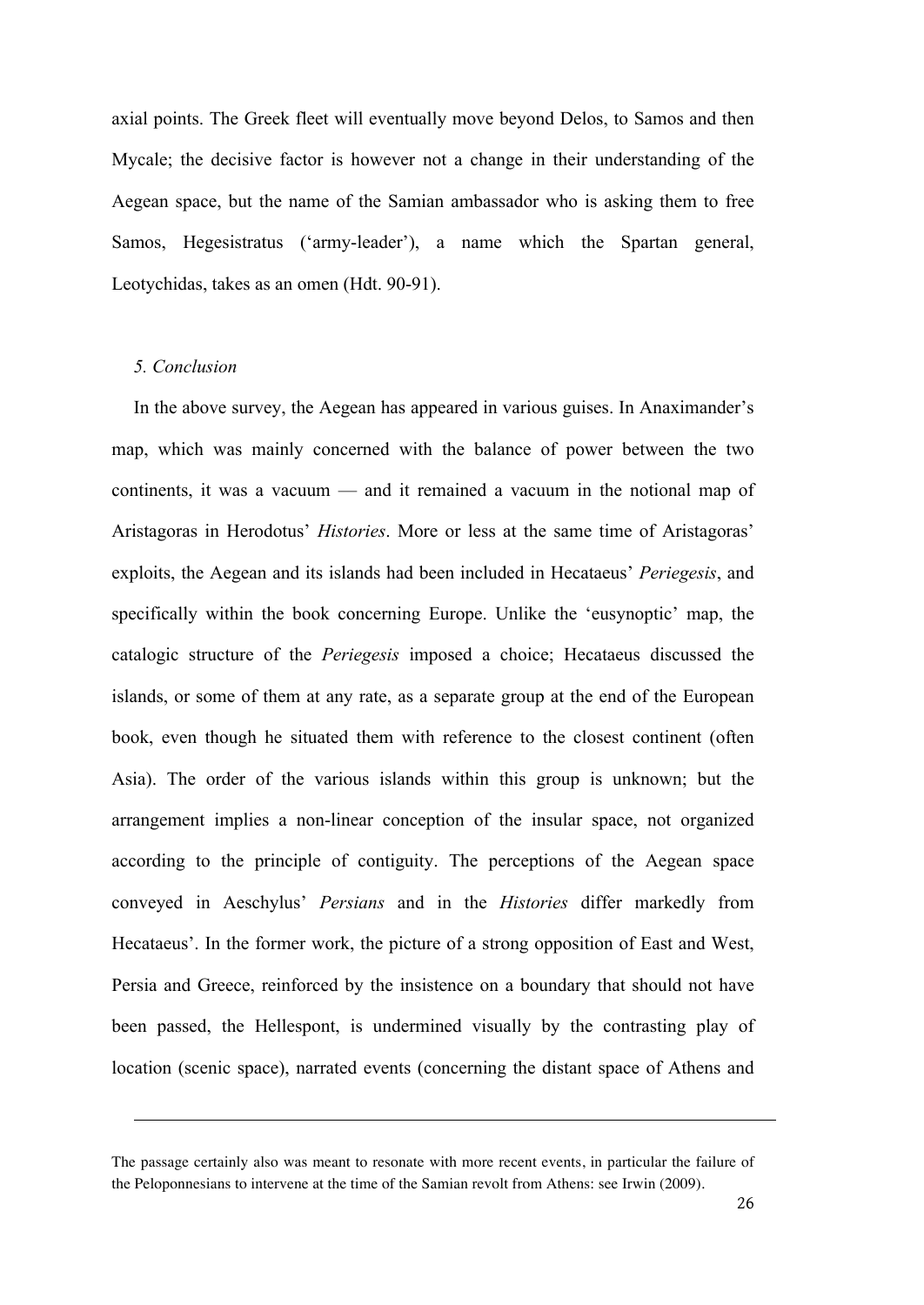Salamis), and Athenian background (theatrical space); within the play, the chorus of elders (who have not joined in the aggression, but have stayed in Persia) presents a geographical picture which problematizes the space between the continents, questioning the idea of a neat division. Similarly, Herodotus' Aegean is not a place, but a space, or better spaces, shaped by the perceptions of the people who happen to cross it. Located between the two continents, the islands are never directly discussed in the context of world divisions, but are mentioned here and there, qualifying decisions and policies, sometimes linked to the European continent, sometimes to Anatolia, according to the balance of power in the region and to the rhetorical strategies used to further or counteract it; it is this rich sense of a multifaceted and flexible space, subject to time and change, that springs from the *Histories*. 74

### Bibliography

- ADAMS, C. and ROY, J. (eds.) (2006), *Travel, Geography and Culture in Ancient Greece, Egypt, and the Near East*. Oxford.
- BALLABRIGA, A. (1986), *Le soleil et le tartare: l'image mythique du monde en Grèce archaïque*. Paris.
- (1998) *Les fictions d'Homère. L'invention mythologique et cosmographique dans l'*Odyssée*.* Paris.
- BARKER, E.T.E., BOUZAROWSKI, S., PELLING, C.B.R. and ISAKSEN, L., 'Writing space, living space: time, agency and place relations in Herodotus's *Histories*', (Amsterdam forthcoming a).

<sup>&</sup>lt;sup>74</sup> I would like to dedicate this essay to the memory of Donald Murray.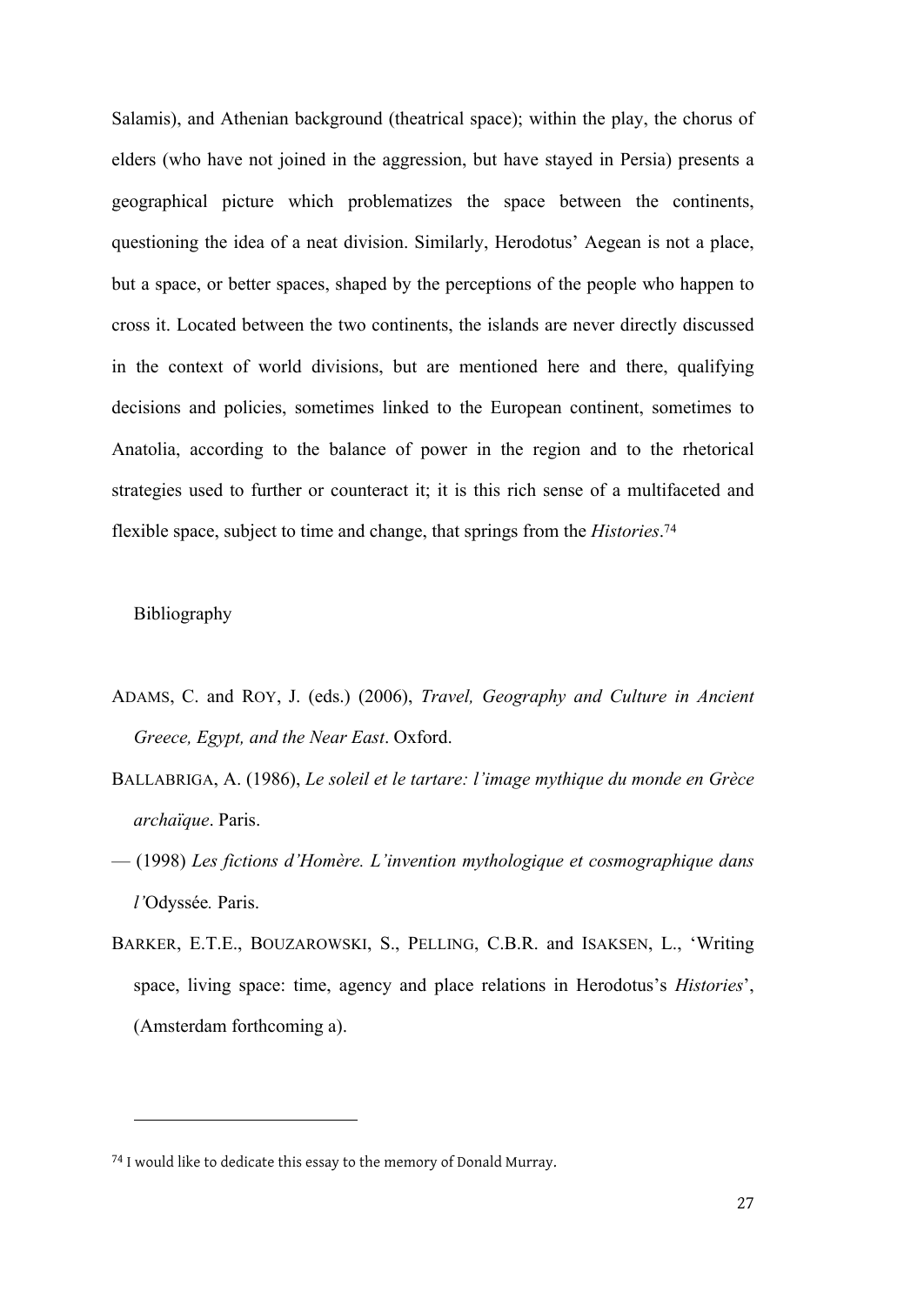- BARKER, E.T.E., BOUZAROWSKI, S., PELLING, C.B.R. and ISAKSEN, L., 'Extracting, investigating and representing geographical concepts in Herodotus: the case of the Black Sea', in G. R. Tsetskhladze et al. (eds.), *Proceedings of the Fourth International Congress on Black Sea Antiquities* (Oxford forthcoming b).
- BERNAND, A. (1985), *La carte du tragique. La géographie dans la tragédie grecque*. Paris.
- BICHLER, R. (2007), 'Herodots Historien unter dem Aspekt der Raumerfassung', in Rathmann (2007), 67–80.
- BREMMER, J. (ed.) (1987), *Interpretations of Greek Mythology*. London-Sydney.
- BRANSCOME, D. (2010), 'Herodotus and the Map of Aristagoras', *ClAnt* 29: 1-44.
- BOWERSOCK, G.W. (2005), 'The East-West Orientation of Mediterranean Studies and the Meaning of North and South in Antiquity', in Harris (2005), 167-78.
- BRODERSEN, K. (1995), *Terra cognita. Studien zur römischen Raumerfassung*, Hildesheim.
- (2004), 'Mapping (In) the Ancient World', *JRS* 94: 183–90.
- CALAME, C. (1987), 'Spartan genealogies. The mythological representation of a spatial organisation', in Bremmer (1987), 153–86.
- CARTLEDGE, P. (1982), 'Sparta and Samos: a special relationship?', *CQ* 32: 243-65.
- CARUSI, C. (2003), *Isole e peree in Asia minore. Contributi allo studio dei rapporti tra* poleis *insulari e territory continentali dipendenti*. Pisa.
- CECCARELLI, P. (1996), 'De la Sardaigne à Naxos: le rôle des îles dans les *Histoires* d'Hérodote', in Létoublon (1996), 41-55.
- (2012), 'Naming the Aegean Sea', *MHR* 27.1, 25-49.
- CLARE, R.J. (2000), 'Epic Itineraries', in Oliver, Brock, Cornell and Hodkinson  $(2000)$ , 1–12.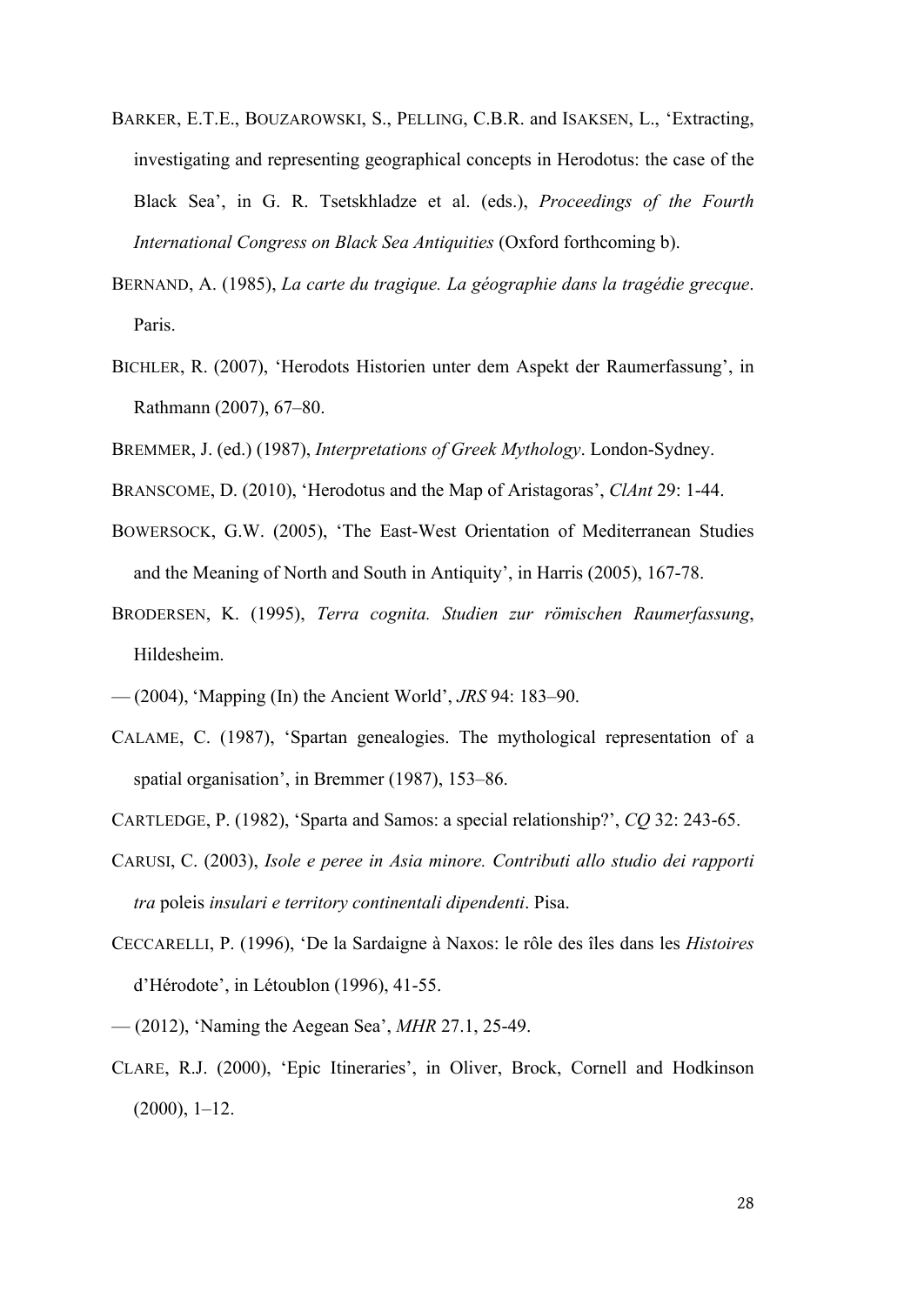CONSTANTAKOPOULOU, C. (2007), *The Dance of the Islands: Insularity, Networks, the Athenian Empire and the Aegean World*. Oxford.

CORCELLA, A. (1984), *Erodoto e l'analogia*. Palermo.

- CORDANO, F. (1991), 'Mari e arcipelaghi (Strabone X, 4 e 5)', *Annali della Facoltà di Lettere di Macerata* 24: 77–92.
- DANEK, G. (2004), 'Der Schiffskatalog der Ilias: Form und Funktion', in Heftner and Tomaschitz (2004), 59–72.
- DETIENNE, M. (ed.), *Les savoirs de l'écriture. En Grèce ancienne*. Paris.
- DEWALD, C. and MARINCOLA, J. (eds.) (2006), *The Cambridge Companion to Herodotus*. Cambridge.
- DILKE, A.O.W. (1985), *Greek and Roman Maps.* London.
- DORATI, M. (1999-2000), 'Le testimonianze relative alla περίοδος τῆς γῆς di Ecateo', *Geographia antiqua* 8-9: 120-26.
- EIBL, D.G., ORTNER, L., SCHNEIDER, I. and ULF, C. (eds.) (2008), *Wasser und Raum. Beiträge zu einer Kulturtheorie des Wassers*. Göttingen,
- FRISONE, F. (2012), 'Rivers, land organization, and identity in Greek Western Apoikíai', *MHR* 27.1, 87-115.
- FRISONE, F. and LOMBARDO, M. (2007), 'Periferie? Sicilia, Magna Grecia, Asia Minore', in Giangiulio (2007), 177-225.
- FRITZ, K. von (1967), *Griechische Geschichtschreibung. I, Von den Anfängen bis Thukydides*, Berlin.
- GEHRKE, H.-J. (2007), 'Die Raumwahrnehmung im archaischen Griechenland', in Rathmann (2007), 17–30.
- GIANGIULIO, M. (ed.) (2007), *Storia d'Europa e del Mediterraneo, III. Grecia e Mediterraneo dall'VIII sec. a. C. all'Età delle Guerre Persiane*. Roma.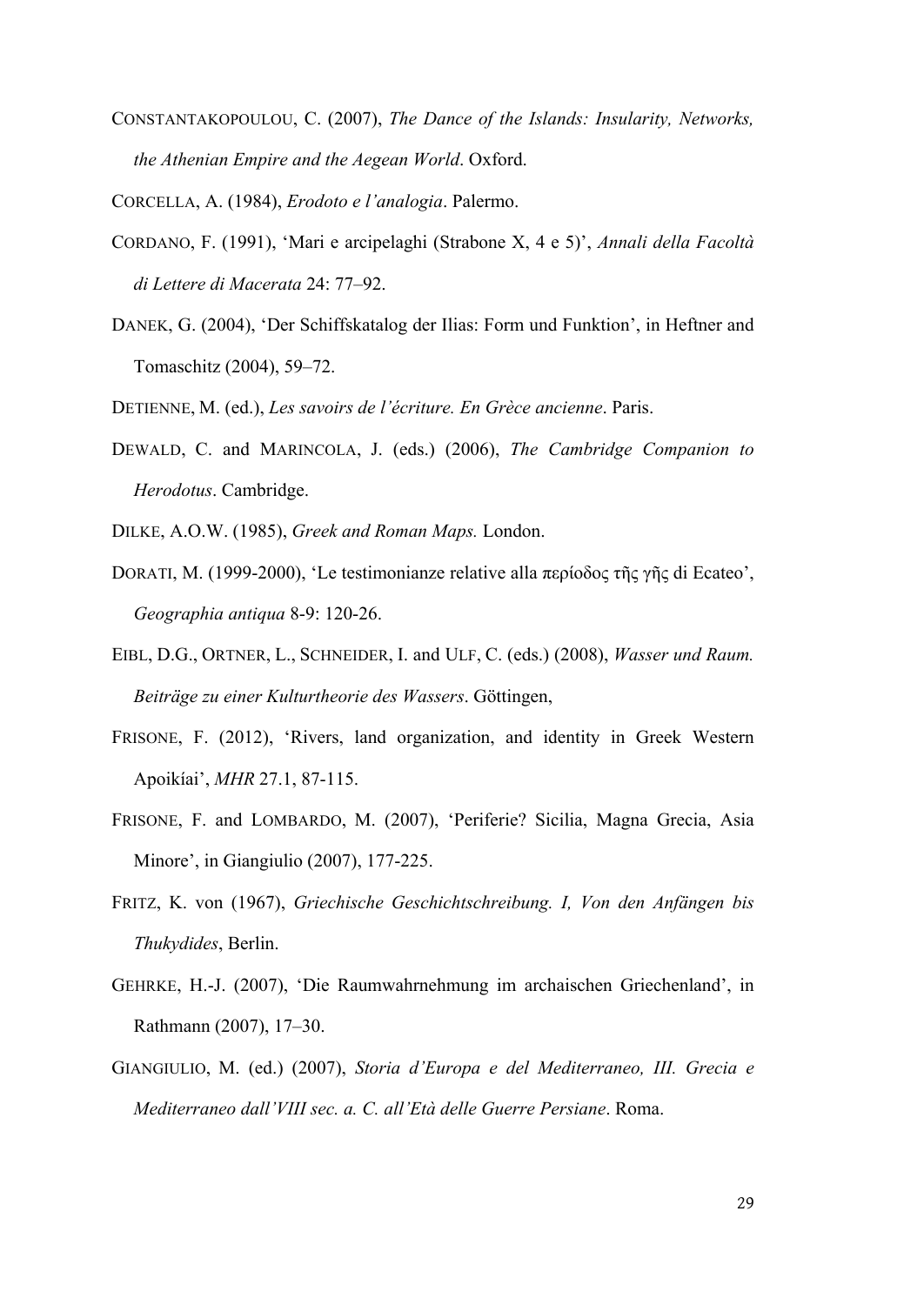- GIANOTTI, G.F. (1994), 'I fiumi e la storia: Erodoto e il buon uso delle acque', in Longo and Scarpi (1994), 75-108.
- HARLEY, J.B. and WOODARD, R. (eds.) (1987), *A History of cartography, I: Cartography in prehistoric, ancient and medieval Europe and the Mediterranean*. Chicago.
- HARLEY, J.B. and WOODARD, R. (1987a), 'Preface', in Harley and Woodard (1987), xv-xxi.
- HARLEY, J.B. and WOODARD, R. (1987b), *'*The Foundations of Theoretical Cartography in Archaic and Classical Greece', in Harley and Woodard (1987), 130-147.
- HARRIS, W.V. (ed.) (2005), *Rethinking the Mediterranean*. Oxford.
- HARRISON, T. (2006), 'The Place of Geography in Herodotus*' Histories*', in Adams and Roy (2006), 44-65.
- HAUBOLD, J. (2012), 'The Achaemenid Empire and the Sea', *MHR* 27.1: 5–24.
- HEFTNER, H., TOMASCHITZ, J. (eds.) (2004), *Ad Fontes! Festschrift für Gerhard Dobesch*. Vienna.
- HEILEN, S. (2000), 'Die Anfänge der wissenschaftlichen Geographie: Anaximander und Hekataios', in Hübner (2000), 33-54.
- HORDEN, P. and N. PURCELL (2000), *The Corrupting Sea: a study of Mediterranean history*. Oxford.
- HOROWITZ, W. (1998), *Mesopotamian Cosmic Geography*. Winona Lake, IN.
- HÜBNER, W. (ed.) (2000), *Geographie und verwandte Wissenschaften.* Stuttgart.
- IRWIN, L. and GREENWOOD, E. (eds.) (2007), *Reading Herodotus*. Cambridge.
- IRWIN, L. (2009), 'Herodotus and Samos: Personal or Political?', *Classical World* 102, 395-416.
- JACOB, C. (1985), 'Lectures antiques de la carte', *L'Erudit* 21.2: 21-46.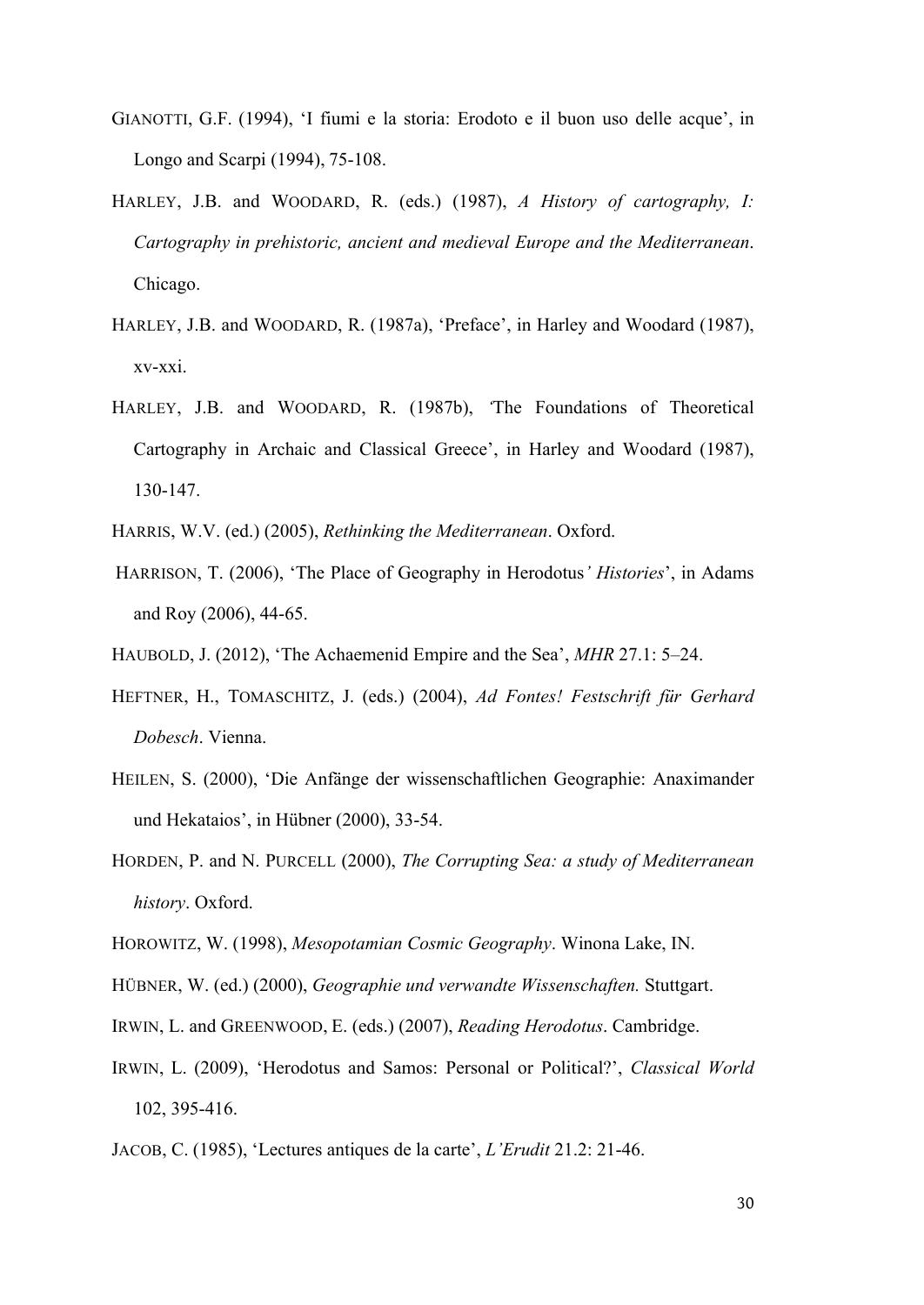- (1988), 'Inscrire la terre habitée sur une tablette. Réflexions sur la fonction des cartes géographiques en Grèce ancienne', in Detienne (1988), 273-304.
- (2006), *The sovereign map. Theoretical approaches in cartography through history*. Chicago (first published as *L'empire des cartes. Approche théorique de la cartographie à travers l'histoire*, Paris 1992).
- JACOBY, F. (1912), 'Hekataios (3)', in *RE* 7, 2667-2769.
- JANNI, P. (1984), *La mappa e il periplo*. Roma.
- de JONG, I.J.F. (ed.) (2012), *Space in Ancient Greek Literature*. Leiden-Boston.
- JOUANNA, D. (2009), *L'Europe est née en Grèce. La naissance de l'idée d'Europe en Grèce ancienne*. Paris.
- LEFEBVRE, H. (1991), *The Production of Space*. Oxford and Malden, MA [First published as *La production de l'espace*, Paris 1974].
- LÉTOUBLON, F. (ed.) (1996), *Impressions d'îles*. Toulouse.
- LEWIS, D.M. (1977), *Sparta and Persia*. Leiden.
- LONGO, O., and SCARPI, P. (1994) (eds.), *Letture d'acqua*, Padua.
- CLEUP, 1994MAZZARINO, S. (1947), *Fra Oriente e Occidente: ricerche di storia greca arcaica*. Florence.
- MILLARD, A.R. (1987), 'Cartography in the Ancient Near East', in Harley and Woodard (1987), 107–16.
- MUNN, M. (2006), *The Mother of the Gods, Athens, and the Tyranny of Asia. A Study of Sovereignty in Ancient Religion*. Berkeley.
- NADDAF, G. (2003), 'Anthropogony and Politogony in Anaximander of Miletus', in D.L. COUPRIE, R. HAHN, G. NADDAF, *Anaximander in Context. New Studies in the Origins of Greek Philosophy*, Albany N.Y, 7-69.
- NENCI, G. (1954), *Hecataei Milesii Fragmenta*. Firenze.
- (1958), *Introduzione alle guerre persiane ed altri saggi di storia antica*. Pisa.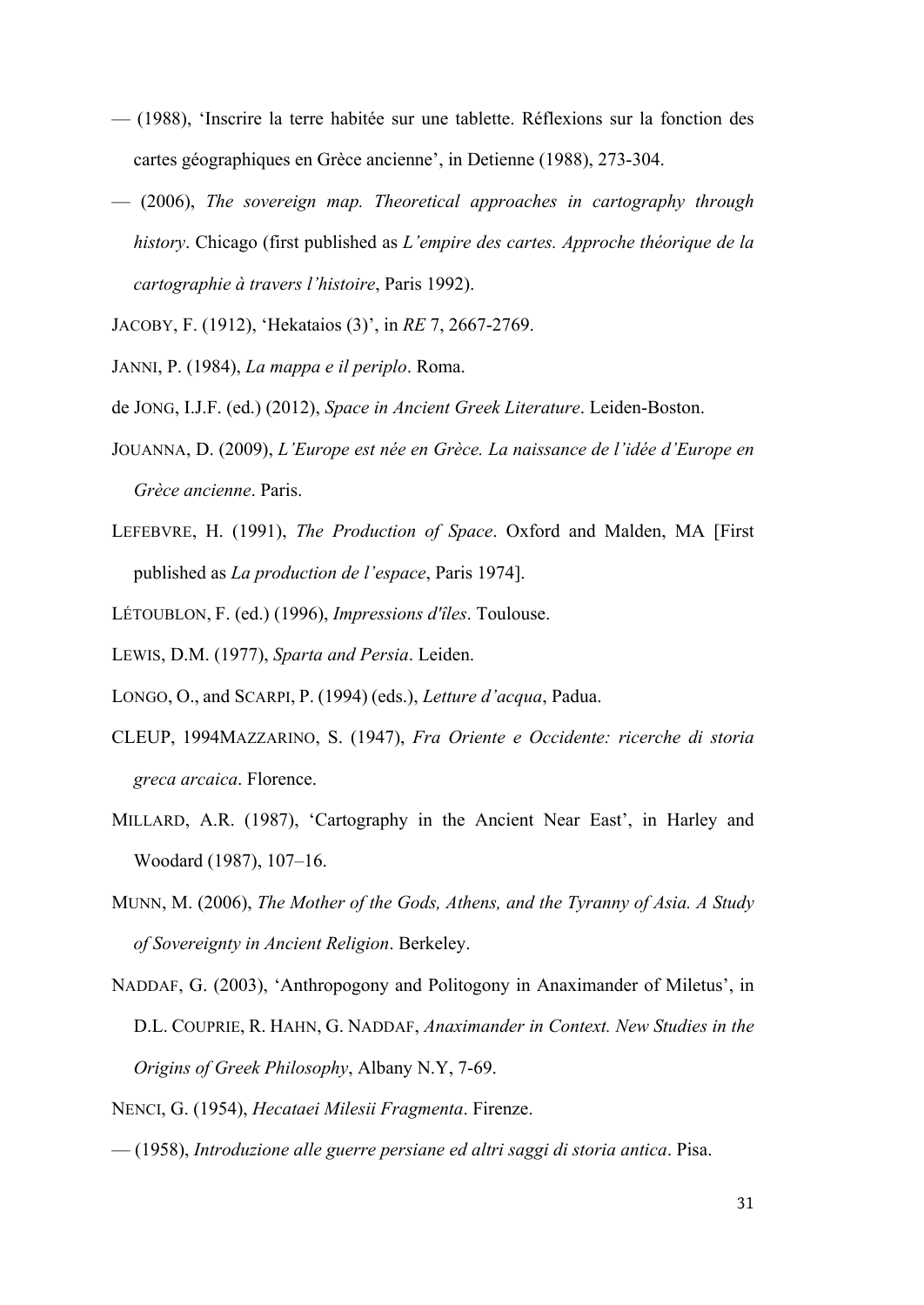- NICOLAI, R. (1984), 'Un sistema di localizzazione geografica relativa. Aorsi e Siraci in Strab. XI 5, 7-8', in Prontera (1984a), 99-125.
- (1986), 'Il cosiddetto canone dei geografi', *MD* 17: 9-24.
- (1997), 'Pater semper incertus. Appunti su Ecateo', *QUCC* n.s. 56: 143–64.
- NÜNLIST, R., 'Zenodotos (19)', in I. Worthington (ed.), *Brill's New Jacoby*, (consulted at Durham University, 9/6/2012).
- OLIVER, G.J, BROCK, R., CORNELL, T.J., HODKINSON, S. (eds.) (2000), *The Sea in Antiquity*. Oxford.
- PELLING, C. (1997), 'East is East and West is West or are they? National stereotypes in Herodotus', *Histos* 1: 51-66.
- (2007), 'Aristagoras (5.49-55.97)', Irwin and Greenwood (2007), 179-201.
- PRICE, S. and THONEMANN, P. (2010), *The birth of classical Europe. A history from Troy to Augustine*. London.
- PRONTERA, F. (ed.) (1984a), *Strabone. Contributi allo studio della personalità e dell'opera*. Perugia.
- (1984b), 'Prima di Strabone: materiali per uno studio della geografia antica come genere letterario', in Prontera (1984a), 187-256.
- (2010), 'Carta e testo nella geografia antica', *Technai* 1: 81-8.
- PURVES, A. (2010), *Space and time in ancient Greek narrative*. Cambridge.
- RAAFLAUB, K.A. and TALBERT, R.J.A (2010) (eds.), *Geography and Ethnography. Perceptions of the World in pre-Modern Societies*. Malden.
- RATHMANN, M. (ed.) (2007), *Wahrnehmung und Erfassung geographischer Räume in der Antike*. Mainz.
- REHM, R. (2002), *The Play of Space. Spatial trasformation in Greek tragedy*. Princeton.
- (2012), 'Aeschylus', in de Jong (2012), 307-24.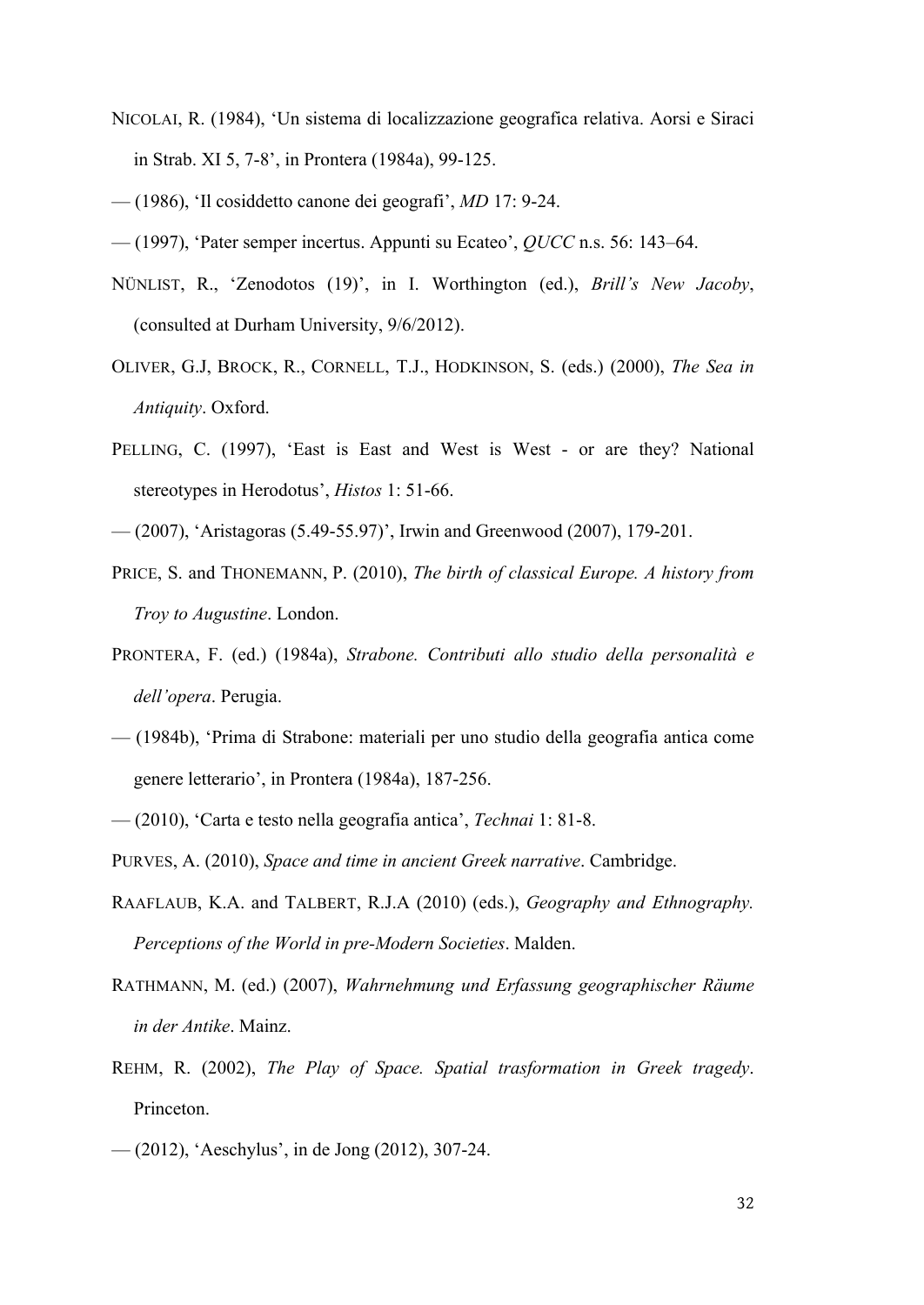ROMM, J. (1992), *The Edges of the Earth in Ancient Thought*. Princeton.

- (2006), 'Herodotus and the natural world', in Dewald and Marincola (2006), 178- 91.
- (2010), 'Continents, Climates, and Cultures: Greek Theories of Global Structure', in Raaflaub and Talbert 2010, 215–35.
- ROOD, T. (2012), 'Herodotus', in DE JONG (2012), 121–40.
- ROSENBLOOM, D. (2006), *Aeschylus: Persians*. London.
- ROUSSEL, L. (1960), *Eschyle, Les Perses: texte, traduction, commentaire*. Montpellier.
- SCULLION, S. (2006), 'Herodotus and Greek religion', in Dewald and Marincola (2006), 192-208.
- SHIPLEY, G. (2011), *Pseudo-Skylax's Periplous: The Circumnavigation of the Inhabited World. Text, Translation and Commentary*, Exeter.
- SEAFORD, R. (2012), *Cosmology and the Polis: the ritual construction of time and space*. Cambridge.
- STADTER, P. (1992), 'Herodotus and the Athenian arche', *ASNP* 22: 781-809.
- THOMAS, R. (2000), *Herodotus in Context*. Cambridge.
- TOYE, D.L., 'Andron of Halikarnassos (10)', in I. Worthington (ed.), *Brill New Jacoby* (consulted at Durham University, 9/6/2012).
- TOYNBEE, A. (1954), *A study of history, 8. Heroic Ages; Contacts between Civilizations in Space*. Oxford.
- TOZZI, P. (1963), 'Studi su Ecateo di Mileto II. Ecateo e la cultura ionica', *Athenaeum* 41: 318–26.
- ULF, C. (2008), 'Vom Anfang des Kosmos bis zum Menschen. Antike Konzeptionen von Wasserräume und Wasserfomen', in Eibl, Ortner, Schneider and Ulf (2008), 143–81.